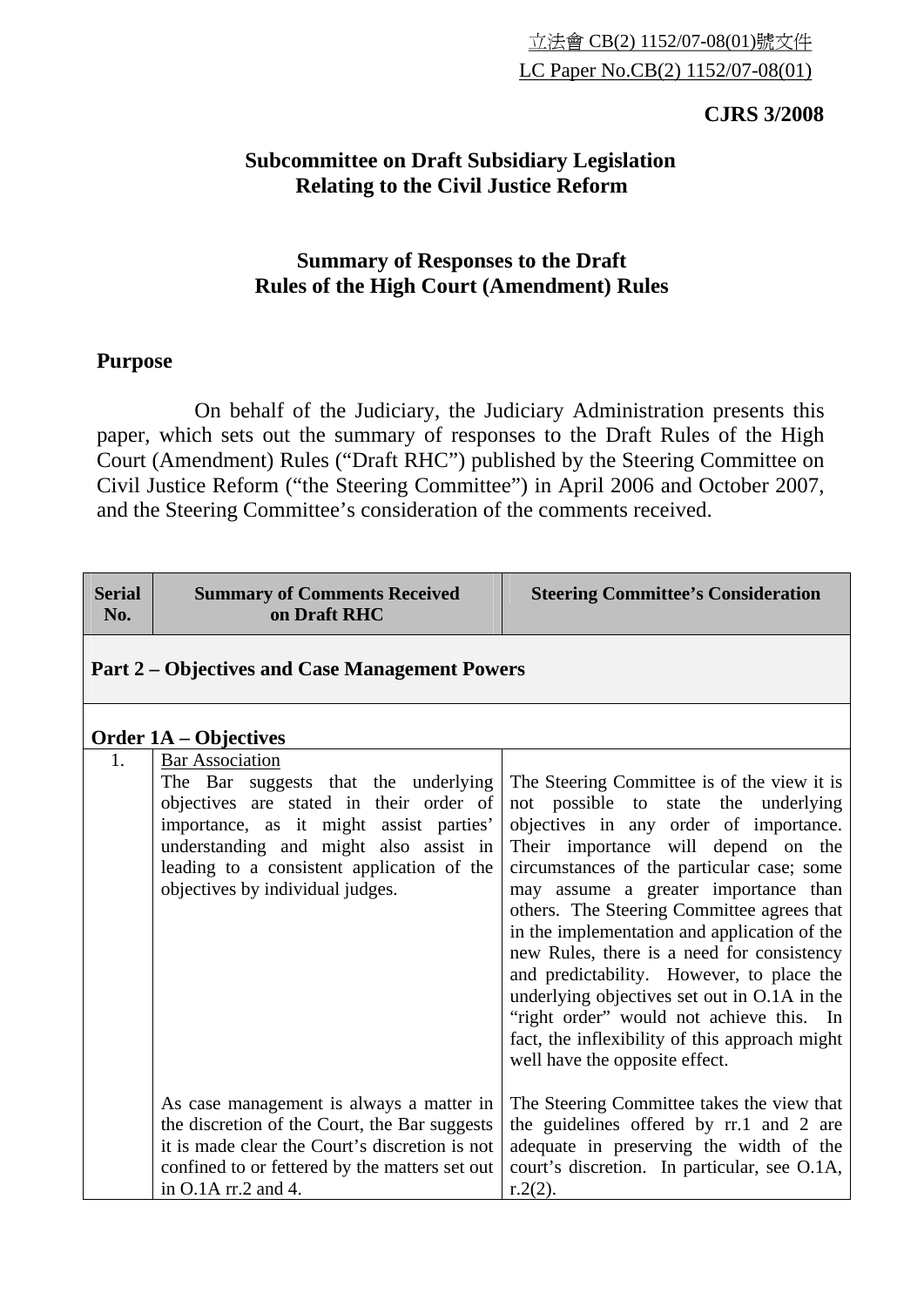| <b>Serial</b><br>No. | <b>Summary of Comments Received</b><br>on Draft RHC                                                                                                                                                                                                                                                                                                                                                                                                                       | <b>Steering Committee's Consideration</b>                                                                                                                                                                                                                                                                                                                                                                                                                                |  |
|----------------------|---------------------------------------------------------------------------------------------------------------------------------------------------------------------------------------------------------------------------------------------------------------------------------------------------------------------------------------------------------------------------------------------------------------------------------------------------------------------------|--------------------------------------------------------------------------------------------------------------------------------------------------------------------------------------------------------------------------------------------------------------------------------------------------------------------------------------------------------------------------------------------------------------------------------------------------------------------------|--|
| 2.                   | <b>Law Society</b><br>The phrase used is "underlying objectives".<br>This contrasts to the CPR phrase of<br>"overriding objectives". In our view it is<br>preferable to use the English terminology.<br>The word "overriding" conveys a better<br>understanding of the nature and status of<br>these objectives, intended to apply as<br>background principles throughout all the<br>remainder of the RHC.                                                                | The Final Report has fully explained why<br>term "overriding" objectives is<br>the<br>recommended. The Steering Committee<br>does not think it is appropriate to depart<br>from that Recommendation.                                                                                                                                                                                                                                                                     |  |
| 3.                   | Deacons<br>The suggested O.1A is fine.                                                                                                                                                                                                                                                                                                                                                                                                                                    | Noted. No change required.                                                                                                                                                                                                                                                                                                                                                                                                                                               |  |
| $\overline{4}$ .     | N. Millar of Littlewoods Solicitors<br>Agreement in principle with the underlying<br>objectives.                                                                                                                                                                                                                                                                                                                                                                          | Noted. No change required.                                                                                                                                                                                                                                                                                                                                                                                                                                               |  |
|                      | <b>Order 1B – Case Management Powers</b>                                                                                                                                                                                                                                                                                                                                                                                                                                  |                                                                                                                                                                                                                                                                                                                                                                                                                                                                          |  |
| 5.                   | <b>Law Society</b><br>The time limits in the proposed new O.1B,<br>r.2 should be 14 days in line with the time<br>limit in new r.3.                                                                                                                                                                                                                                                                                                                                       | The time limit in $O.1B$ , r.2(6) is now<br>extended to 14 days.                                                                                                                                                                                                                                                                                                                                                                                                         |  |
|                      | Part 3 – Pre-action protocols and costs-only proceedings                                                                                                                                                                                                                                                                                                                                                                                                                  |                                                                                                                                                                                                                                                                                                                                                                                                                                                                          |  |
|                      | <b>Order 2 – Effect of Non-Compliance</b>                                                                                                                                                                                                                                                                                                                                                                                                                                 |                                                                                                                                                                                                                                                                                                                                                                                                                                                                          |  |
| 6.                   | <b>Bar Association</b><br>It would be more appropriate for any rules<br>introduced into the RHC for regulation of<br>non-compliance with pre-action protocols<br>and practice directions to form a new Order<br>on their own, instead of adding them to O.2.                                                                                                                                                                                                              | O.2 is headed "EFFECTS OF NON-<br>COMPLIANCE". It seems reasonably clear<br>and logical that the consequences of non-<br>compliance with practice directions or pre-<br>action protocols etc. can be dealt with in<br>this Order.                                                                                                                                                                                                                                        |  |
| 7.                   | The phrase "the proceedings ought to have<br>begun by an originating process other than<br><i>the one employed</i> " in the proposed new O.2,<br>$r.1(3)$ does not seem to distinguish between<br>cases which are required by the RHC or<br>where it would be more "appropriate" to<br>use another form of originating process, and<br>those cases where a particular type of<br>originating process is "stipulated"<br>by<br>specific<br>provisions<br>legislative<br>in | Even if there are enactments which mandate<br>that proceedings must be instituted in a<br>certain way and no other, of course O.2,<br>$r,1(3)$ will not have the effect of overriding<br>the statutory requirement. However, this<br>provision is not aimed at these types of<br>situation: it is intended to refer to the vast<br>majority of situations where a party has<br>simply used the wrong originating process<br>(e.g. originating summons instead of writ or |  |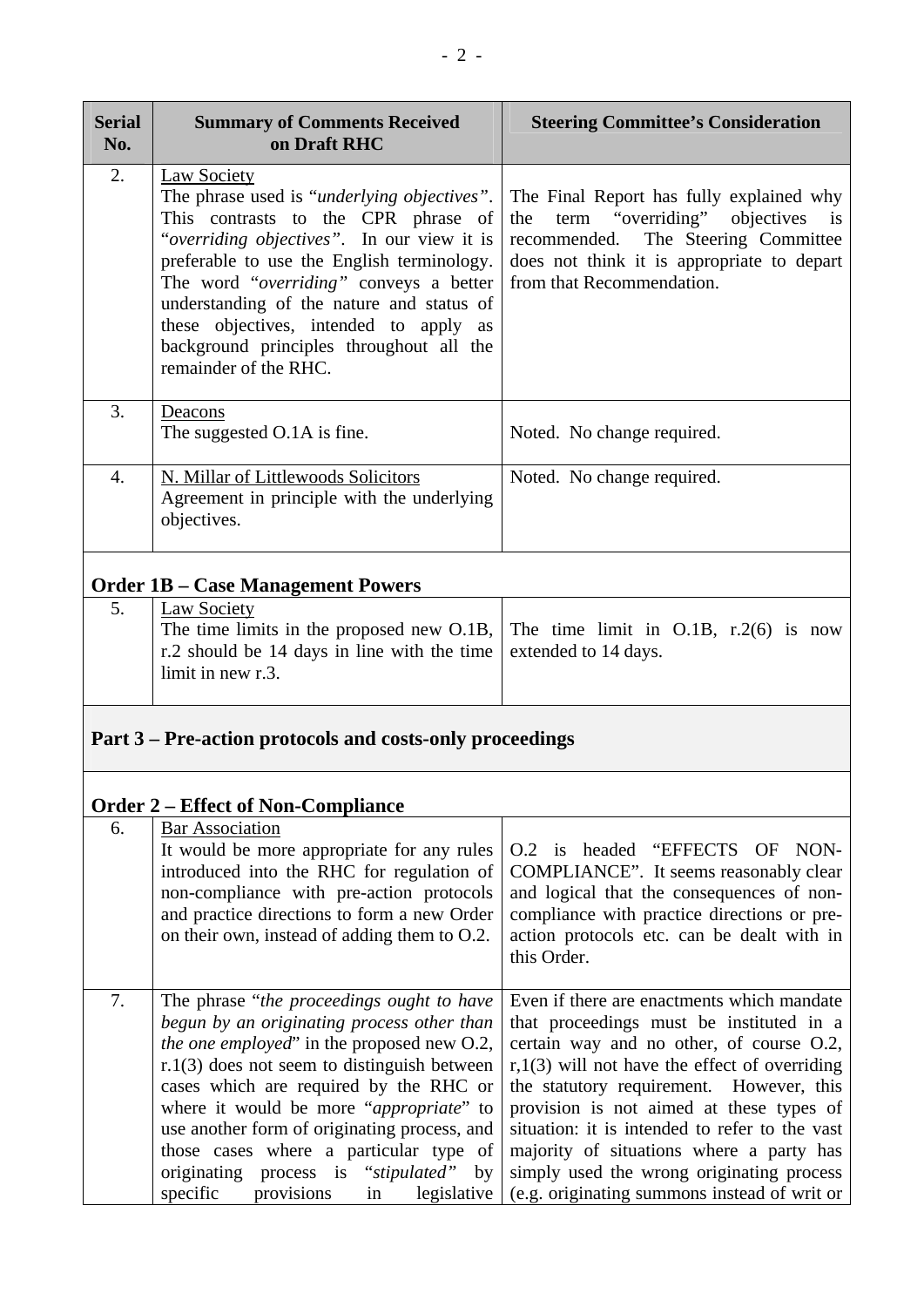| <b>Serial</b><br>No. | <b>Summary of Comments Received</b><br>on Draft RHC                                                                                                                                                                                                                                                                                                                 | <b>Steering Committee's Consideration</b>                                                                                                                                                                                                                                                                 |
|----------------------|---------------------------------------------------------------------------------------------------------------------------------------------------------------------------------------------------------------------------------------------------------------------------------------------------------------------------------------------------------------------|-----------------------------------------------------------------------------------------------------------------------------------------------------------------------------------------------------------------------------------------------------------------------------------------------------------|
|                      | enactments. Insofar as it purports to cover<br>the latter category of cases, the proposed<br>amendment is ultra vires. The RHC, being<br>subsidiary legislation, cannot override<br>inconsistent provisions<br>in<br>legislative<br>enactments and any attempt to do so will be<br>void.                                                                            | vice versa). A statute may for example<br>require proceedings be commenced in a<br>certain way but it would not necessarily<br>follow<br>that<br>the<br>court<br>would<br>treat<br>proceedings commenced in a different way<br>as being void. It would depend on the true<br>construction of the statute. |
| 8.                   | The proposed amendments to $O.2$ r.2(2) and<br>O.8, r.1 appear to proceed on the erroneous<br>assumption that "motion" is synonymous<br>with "originating motion".                                                                                                                                                                                                  | All<br>There is no erroneous assumption.<br>$r.2(2)$ seeks to achieve is that<br>any<br>application to set aside for irregularity must<br>be done by way of summons and not<br>motion.                                                                                                                    |
| 9.                   | With a view to promoting certainty and<br>finality, the Bar suggests that O.2 r.4 be<br>amended to read: " any sanction for<br>failure to comply imposed by the rule,<br>practice direction, court order or pre-action<br>protocol has shall take effect unless the<br>party in default applies for and obtains<br>relief from the sanction within 14 days."        | The Bar's suggestion was agreed to by the<br>Steering Committee but this has been left<br>out in error. This will be rectified.                                                                                                                                                                           |
| 10.                  | The proposed RHC O 2 r 4 refers to and<br>twice lists 'rule, practice direction, court<br>order or pre-action protocol' in that order.<br>There is no apparent reason for the RHC O<br>2 word order or sequence. If it is not a<br>considered sequence, it could be amended,<br>for example, to: 'rule, court order, practice<br>direction or pre-action protocol'. | The Bar's<br>views<br>accepted<br>and<br>are<br>relevant<br>amendments<br>the<br>made<br>to<br>provisions accordingly.                                                                                                                                                                                    |
|                      | <b>Part 4 – Commencement of Proceedings</b>                                                                                                                                                                                                                                                                                                                         |                                                                                                                                                                                                                                                                                                           |

#### **Order 5 – Mode of Beginning Civil Proceedings in the Court of First Instance**

| 11. | <b>Bar Association</b>                                                                  |                                                                                           |  |
|-----|-----------------------------------------------------------------------------------------|-------------------------------------------------------------------------------------------|--|
|     | The proposed $O.5$ r.4(1) should refer to The Steering Committee agrees with the        |                                                                                           |  |
|     |                                                                                         | " <i>proceedings which under any written law</i>   Bar's views. Amendments have been made |  |
|     | <i>are required or authorised</i> " (cf. the wording to the relevant rules accordingly. |                                                                                           |  |
|     | of $O.5$ r.5). This is because the RHC cannot                                           |                                                                                           |  |
|     | take away a right conferred by some other                                               |                                                                                           |  |
|     | legislative enactment and any attempt to do                                             |                                                                                           |  |
|     | so will be <i>ultra vires</i> and void.<br><b>This</b>                                  |                                                                                           |  |
|     | comment applies with equal force to similar                                             |                                                                                           |  |
|     | amendments in O.8 r.1 and O.9 r.1.                                                      |                                                                                           |  |
|     |                                                                                         |                                                                                           |  |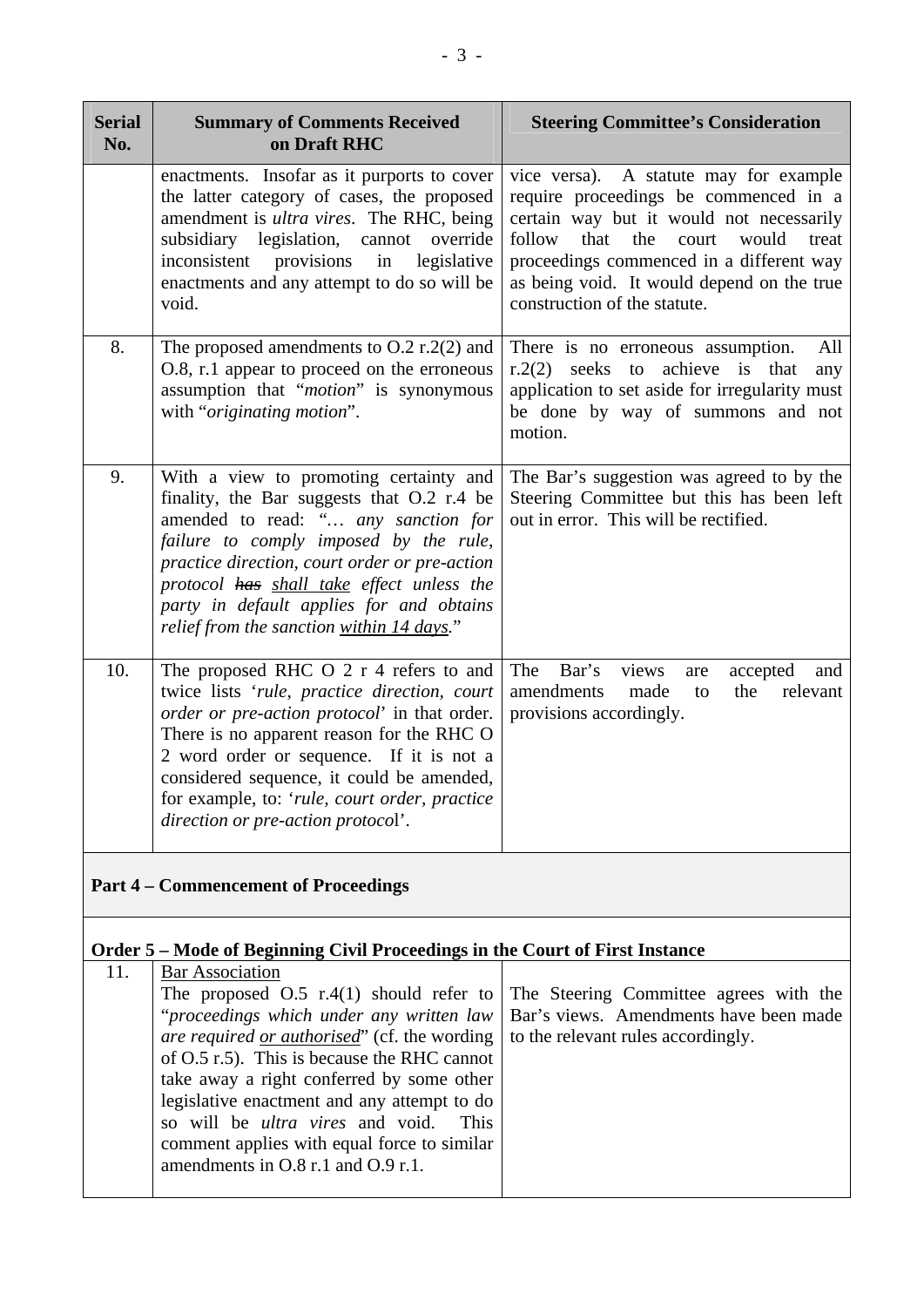| <b>Serial</b><br>No.                                         | <b>Summary of Comments Received</b><br>on Draft RHC                                                                                                                                                                                                                                                                                                                                                                           | <b>Steering Committee's Consideration</b>                                                                                                                                                                                                                                                                                                     |  |
|--------------------------------------------------------------|-------------------------------------------------------------------------------------------------------------------------------------------------------------------------------------------------------------------------------------------------------------------------------------------------------------------------------------------------------------------------------------------------------------------------------|-----------------------------------------------------------------------------------------------------------------------------------------------------------------------------------------------------------------------------------------------------------------------------------------------------------------------------------------------|--|
| Part 5 – Dispute as to Jurisdiction                          |                                                                                                                                                                                                                                                                                                                                                                                                                               |                                                                                                                                                                                                                                                                                                                                               |  |
|                                                              | Order 12 - Acknowledgement of Service of Writ or Originating Summons                                                                                                                                                                                                                                                                                                                                                          |                                                                                                                                                                                                                                                                                                                                               |  |
| 12.                                                          | <b>Bar Association</b><br>It is suggested that rather than having a<br>piecemeal amendment of O.12, r.8,<br>consideration should be given to the<br>removal of the existing r.8 from Order 12<br>followed by the wholesale importation of<br>CPR Part 11 as a new Order of the RHC.                                                                                                                                           | The point made by the Bar is a cogent one<br>but the Steering Committee thought in view<br>of the fact that much of the current format<br>of the Rules will be maintained, it was<br>better to retain O.12, r.8 (an order with<br>which practitioners are familiar) as the<br>principal provision dealing with challenges<br>to jurisdiction. |  |
| 13.                                                          | Law Society<br>No particular<br>comment on<br>the draft<br>amendments to O.12, r.8, but we submit that<br>consideration be given to spelling out the<br>following applications for: an extension of<br>time to challenge jurisdiction, or asking for<br>security for costs for the challenge<br>application, or asking for a stay pending the<br>outcome of foreign proceedings, are not a<br>submission to the jurisdiction. | The Steering Committee agrees with the<br>Law Society's comments. Amendments<br>made to $O.18$ , r. $2(3)$ to include reference to<br>$0.12$ , r.8 $(2)$ .                                                                                                                                                                                    |  |
|                                                              | $0.12$ , r.8(6) contains the curious procedure<br>that if the challenge application<br>is<br>dismissed, a further acknowledgment of<br>service should be lodged. This is an<br>unnecessary additional step which might be<br>deleted. The court in dismissing such a<br>jurisdiction application should simply give<br>directions for the service of the defence and<br>further conduct of the action as appropriate.         | The Steering Committee agrees with the<br>Law Society that it is not necessary to file a<br>further acknowledgment of service after the<br>application is disposed. Amendments made<br>to $O.12$ , r.8(6) accordingly.                                                                                                                        |  |
| <b>Part 6 – Default Judgments and Admissions</b>             |                                                                                                                                                                                                                                                                                                                                                                                                                               |                                                                                                                                                                                                                                                                                                                                               |  |
| <b>Order 13A – Admissions in Claims for Payment of Money</b> |                                                                                                                                                                                                                                                                                                                                                                                                                               |                                                                                                                                                                                                                                                                                                                                               |  |
| 14.                                                          | <b>Bar Association</b><br>The proposed O.13A $rr.1(3)$ , 4(1) and 5(1)<br>use the language "where the only remedy<br>which a plaintiff is seeking is the payment of<br><i>money</i> ". This may be contrasted with the<br>language of $O.13$ r.1(1) which applies<br>"where a writ is indorsed with a claim                                                                                                                   | The Steering Committee agrees that there<br>should be consistency in the terminology<br>used in this Order and O.13.                                                                                                                                                                                                                          |  |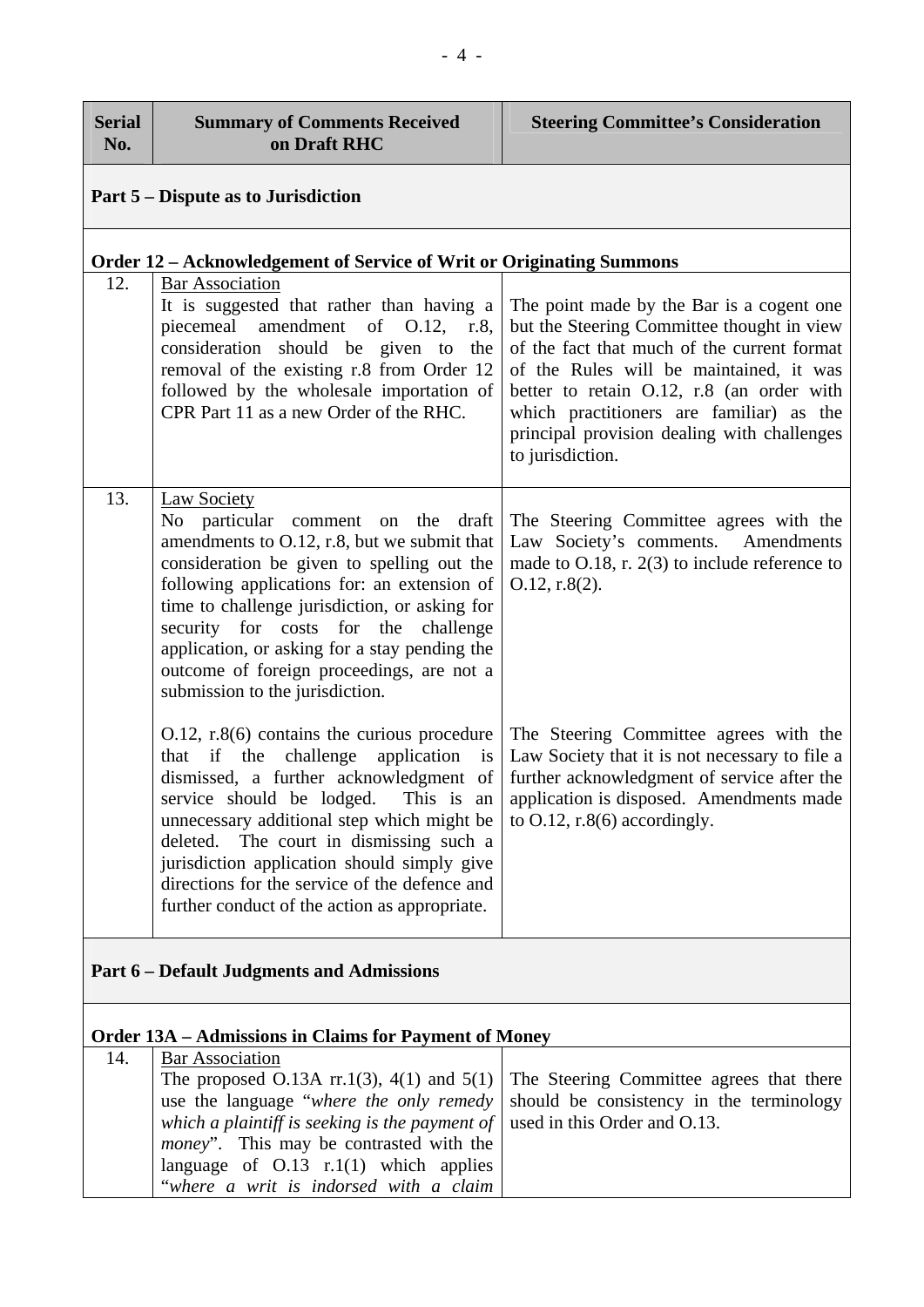| <b>Serial</b><br>No. | <b>Summary of Comments Received</b><br>on Draft RHC                                                                                                                                                                                                                                                                                                                                                                                                                                                                                                                                                                                        | <b>Steering Committee's Consideration</b>                                                                                                                                                                                                                                                                                                                                                                                                                                                                                                                                                                                                                                                                                          |
|----------------------|--------------------------------------------------------------------------------------------------------------------------------------------------------------------------------------------------------------------------------------------------------------------------------------------------------------------------------------------------------------------------------------------------------------------------------------------------------------------------------------------------------------------------------------------------------------------------------------------------------------------------------------------|------------------------------------------------------------------------------------------------------------------------------------------------------------------------------------------------------------------------------------------------------------------------------------------------------------------------------------------------------------------------------------------------------------------------------------------------------------------------------------------------------------------------------------------------------------------------------------------------------------------------------------------------------------------------------------------------------------------------------------|
|                      | against a defendant for a liquidated demand<br><i>only</i> ". The language of the RHC as a whole<br>should be kept consistent.                                                                                                                                                                                                                                                                                                                                                                                                                                                                                                             |                                                                                                                                                                                                                                                                                                                                                                                                                                                                                                                                                                                                                                                                                                                                    |
| 15.                  | The word 'claim' is not defined in the<br>revised proposals but it is used in RHC<br>O.13A and also in other Orders.<br>The<br>context does not always make its meaning<br>clear.                                                                                                                                                                                                                                                                                                                                                                                                                                                          | The policy of O.13A is to<br>enable<br>Defendants to admit the whole or part of the<br>total aggregated claims made in an action,<br>whether or not there are more than one<br>causes of action. Unlike in the case of O.22<br>(see below), this Order is not intended to<br>deal with claims in individual causes of<br>action to be admitted (whether in whole or<br>in part). The Steering Committee agrees<br>that this being the intention, the position<br>should be made clearer in this Order. In any<br>event, O.13A should also make provision<br>for an action where the Plaintiff makes both<br>a claim for a liquidated amount as well for<br>an unliquidated one. The Order has now<br>been amended to reflect this. |
| 16.                  | The proposed O 13A $r$ 9(3) raises the issue<br>of filing and service. Under $r$ 9(8), if a<br>defendant fails duly to pay, the plaintiff may<br>enforce. Rule $9(7)$ does state that the stay is<br>'subject to paragraph (8)'. The stay is<br>subject to due payment. However, the rule<br>does not expressly provide that no<br>application is required to lift the stay once<br>the payee defaults. If no application to lift<br>the stay is required, that could be made<br>clearer by expressly stating in $r$ 9(8) that the<br>stay of execution pursuant to paragraph (7)<br>'shall immediately cease' or<br>'cease<br>forthwith'. | The Steering Committee considers that it is<br>not necessary to refer to service in O.13A,<br>$r.9(3)$ since the earlier Rules make it clear<br>that when filling out the appropriate Form, a<br>Defendant must file and serve it (see<br>O.13A, $rr.4(2)$ , 5(2), 6(2) and 7(2)). Agree<br>with the suggested amendment to Rule 9(8).                                                                                                                                                                                                                                                                                                                                                                                             |
| 17.                  | In the proposed O 13A, $r$ 11(2), <i>'notified'</i><br>could refer to service. If that is intended,<br>the proposed provision may be revised to<br>'served with notice'.                                                                                                                                                                                                                                                                                                                                                                                                                                                                   | The Steering Committee agrees with the<br>suggestion.                                                                                                                                                                                                                                                                                                                                                                                                                                                                                                                                                                                                                                                                              |
| 18.                  | Deacons<br>We suggest the new $r \cdot 1(5)$ should indicate<br>the ground or circumstances under which<br>the Court may allow a party to amend or<br>withdraw an admission; for example, "if<br>having regard to all circumstances of the<br>case the Court considers it just to do so."                                                                                                                                                                                                                                                                                                                                                  | The Steering Committee agrees with the<br>suggestion. See O.13A, r. $2(3)$ in the latest<br>draft RHC.                                                                                                                                                                                                                                                                                                                                                                                                                                                                                                                                                                                                                             |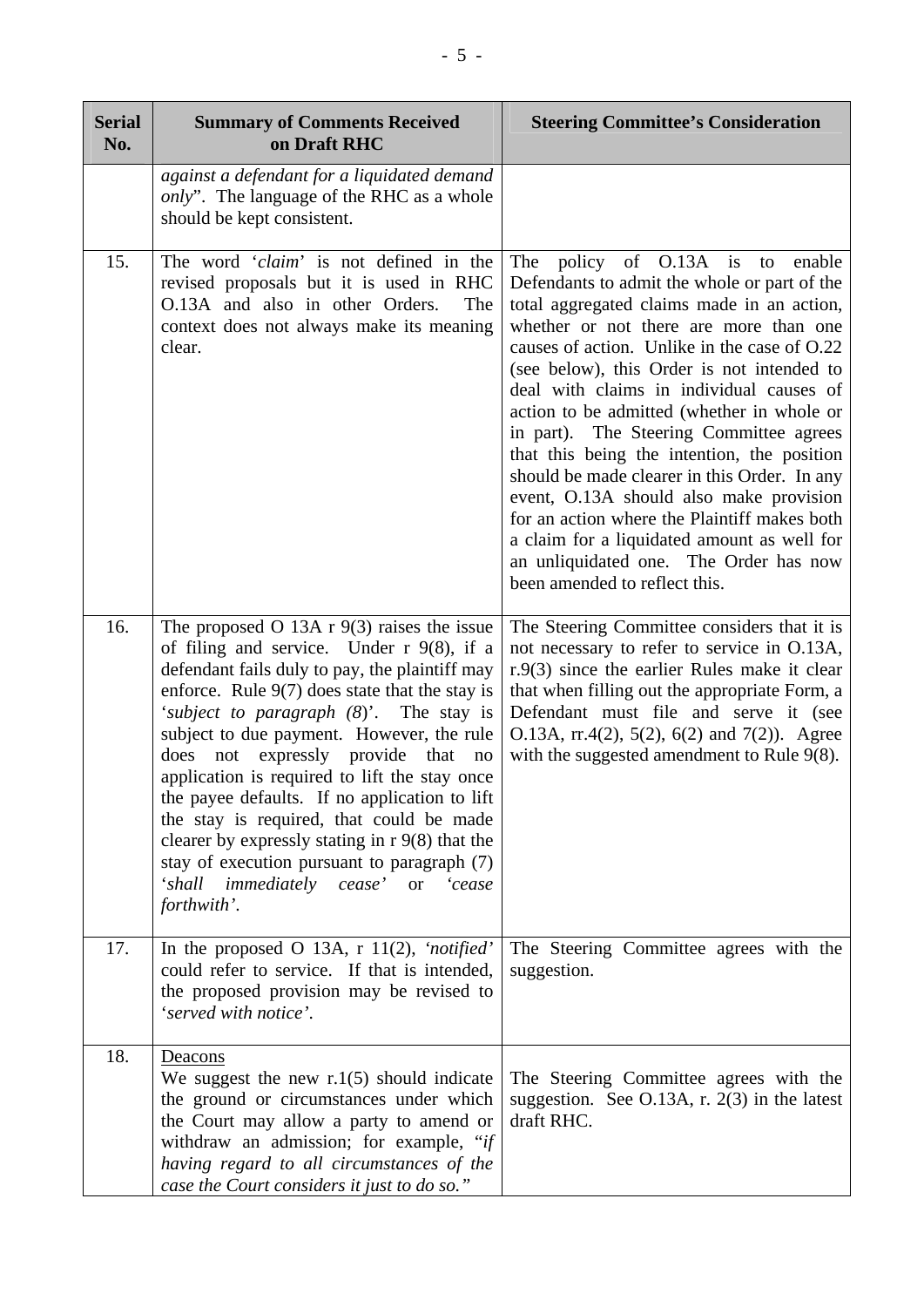| <b>Serial</b><br>No. | <b>Summary of Comments Received</b><br>on Draft RHC                                                                                                                                                                                                                                                                                                                                                                                                                                                                                                                                                                                                                                                                                                           | <b>Steering Committee's Consideration</b>                                                                                                                                                                                                                                                                                                                 |  |
|----------------------|---------------------------------------------------------------------------------------------------------------------------------------------------------------------------------------------------------------------------------------------------------------------------------------------------------------------------------------------------------------------------------------------------------------------------------------------------------------------------------------------------------------------------------------------------------------------------------------------------------------------------------------------------------------------------------------------------------------------------------------------------------------|-----------------------------------------------------------------------------------------------------------------------------------------------------------------------------------------------------------------------------------------------------------------------------------------------------------------------------------------------------------|--|
|                      | <b>Part 7 – Pleadings</b>                                                                                                                                                                                                                                                                                                                                                                                                                                                                                                                                                                                                                                                                                                                                     |                                                                                                                                                                                                                                                                                                                                                           |  |
|                      | <b>Order 18 – Pleadings</b>                                                                                                                                                                                                                                                                                                                                                                                                                                                                                                                                                                                                                                                                                                                                   |                                                                                                                                                                                                                                                                                                                                                           |  |
| 19.                  | <b>Bar Association</b><br>It is proposed that $0.18$ rr.13(1) and 14 be<br>amended so that the implied joinder<br>operates as a non-admission, as opposed to<br>a denial, of the opposite party's pleading. It<br>is expressly stated in Recommendation 24<br>that this proposal should not be extended to<br>pleadings subsequent to the defence. Since<br>an implied joinder under O.18 r.14 arises<br>only after a defence is filed, there is nothing<br>in the Final Report to suggest that the<br>implied joinder should cease to operate as a<br>denial but merely as a non-admission. The<br>proposal requiring defences to be pleaded<br>substantively is not intended by the Final<br>Report to apply to the denial arising from<br>implied joinder. | The Bar is quite right to refer to<br>Recommendation 24 of the Final Report but<br>the Steering Committee has deliberated<br>further on this point and reached the view<br>that<br>a matter of principle, the<br>as<br>amendments to O.18, r.14 are justified.<br>This, incidentally, is the same conclusion as<br>that originally postulated by the Bar. |  |
| 20.                  | Deacons<br>Suggest 28 days for plaintiff to file and<br>serve reply and defence to counterclaim.<br>The new O. 18, r .20A requires a statement<br>of truth be made also in respect of the reply<br>and defence to counterclaim. The plaintiff<br>should therefore be given adequate time to<br>plead substantively to the defendant's claim<br>and to verify the reply and defence to<br>counterclaim.                                                                                                                                                                                                                                                                                                                                                        | The Steering Committee agrees to the<br>suggestion. Amendments made to O.18,<br>r.3(4) to allow 28 days (instead of 14 days)<br>for reply and defence to counterclaim.                                                                                                                                                                                    |  |
|                      | <b>Order 41A – Statements of Truth</b>                                                                                                                                                                                                                                                                                                                                                                                                                                                                                                                                                                                                                                                                                                                        |                                                                                                                                                                                                                                                                                                                                                           |  |
| 21.                  | <b>Bar Association</b><br>The<br>proposed $O.41A$ , $r.6(1)(b)$<br>sits<br>uncomfortably with $O.41$ r.5(2) which<br>allows<br>affidavits containing hearsay<br>evidence to be used in interlocutory<br>proceedings but requires the sources of<br>information to be stated. On the basis of the<br>proposed new rules, neither the pleading<br>which is verified nor the statement of truth<br>itself will specify the sources of information<br>or the grounds of belief. In practice,<br>therefore, if O.41A r.9 is enacted, it may                                                                                                                                                                                                                        | Agree with the Bar. The originally<br>proposed O.41A, r.9 has been removed<br>from the latest draft RHC, as it is<br>considered that<br>the provision<br>would<br>undermine the requirements of $O.41$ , r.5(2)<br>regarding the content of affidavit evidence.                                                                                           |  |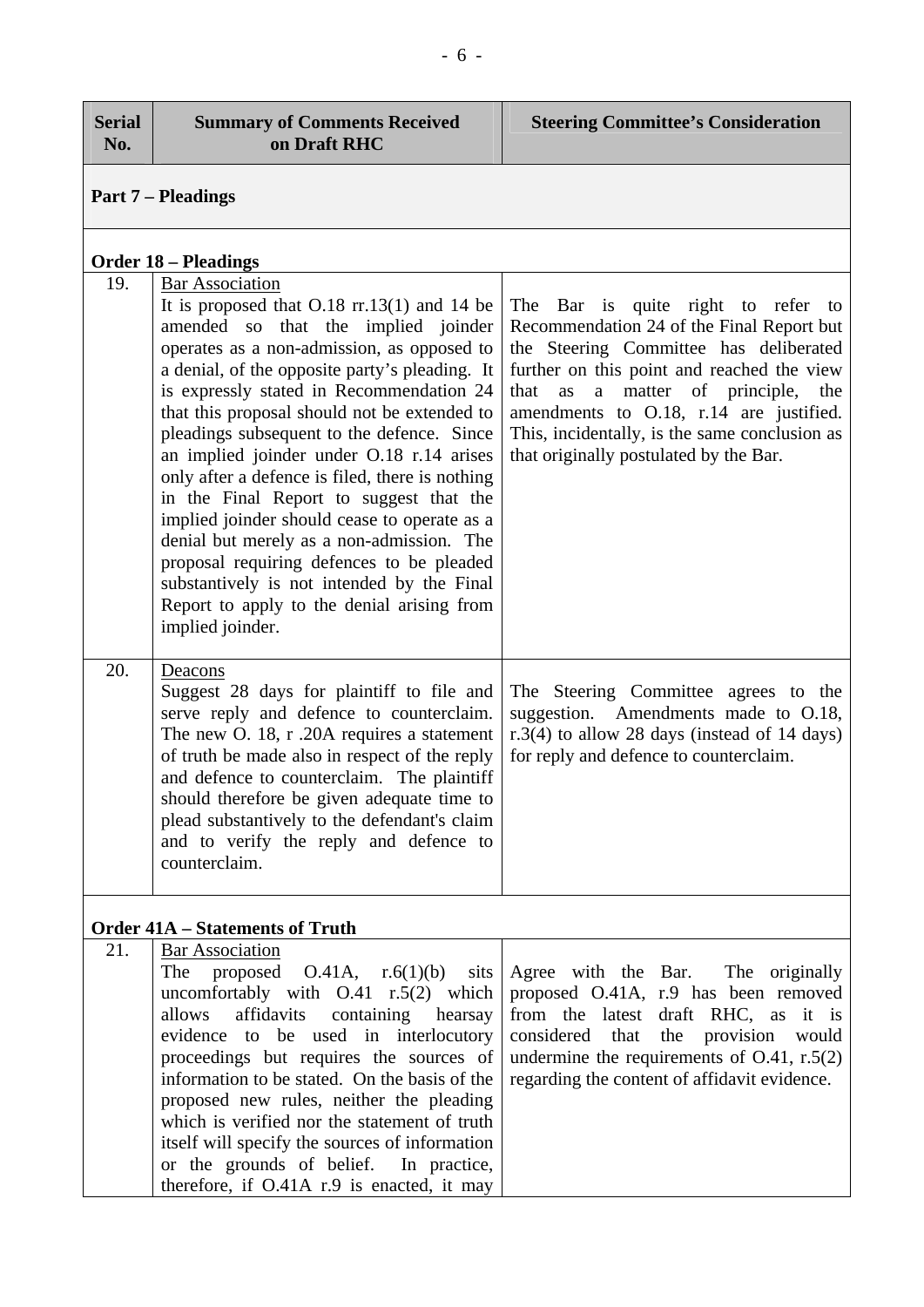| <b>Serial</b><br>No. | <b>Summary of Comments Received</b><br>on Draft RHC                                                                                                                                                                                                                                                                                                                                                                                                                                                                                                                                                                                                                                                                   | <b>Steering Committee's Consideration</b>                                                                                            |
|----------------------|-----------------------------------------------------------------------------------------------------------------------------------------------------------------------------------------------------------------------------------------------------------------------------------------------------------------------------------------------------------------------------------------------------------------------------------------------------------------------------------------------------------------------------------------------------------------------------------------------------------------------------------------------------------------------------------------------------------------------|--------------------------------------------------------------------------------------------------------------------------------------|
|                      | allow $O.41$ r.5(2) to be circumvented.                                                                                                                                                                                                                                                                                                                                                                                                                                                                                                                                                                                                                                                                               |                                                                                                                                      |
| 22.                  | <b>Law Society</b><br>It appears that the intention is that parties<br>will still be permitted to plead (and verify)<br>facts which they do not know for sure are<br>true, but which they honestly believe "with<br>reasonable grounds" are an appropriate<br>way of putting their case. There is a strong<br>case for recognising a distinction between<br>the guarantee of veracity given on a witness<br>statement and on a pleading. Alternative<br>formula suggested for statements of truth -<br>"I put forward the facts in this pleading in<br>good faith, and to the best of my<br>knowledge and information they are a<br>proper and appropriate statement of the<br>facts relevant to my [claim/defence]". | The wording in the latest draft RHC is<br>considered appropriate having regard to the<br>objective intended for statements of truth. |
|                      | In order to take account the increase in the<br>time taken to prepare pleadings which have<br>verified, we recommend<br>be<br>the<br>to<br>following:<br>(a) time for service of a Defence is to be<br>increased from 14 to 28 days.<br>(b) time for service of a Reply remains 14<br>days.                                                                                                                                                                                                                                                                                                                                                                                                                           | The time for service for both has been<br>increased to 28 days. See O.18, rr.2&3 in<br>the latest Draft RHC.                         |
| 23.                  | Deacons<br>Textual amendments suggested for the<br>wording of the Statements of Truth.                                                                                                                                                                                                                                                                                                                                                                                                                                                                                                                                                                                                                                | The Steering Committee has adopted most<br>of the suggestions.                                                                       |

## **Part 8 – Sanctioned Offers and Payments**

### **Order 22 – Offers to Settle and Payments in the Court**

| 24. | <b>Bar Association</b>                                                                                                                                                                                                                                                                                                                                                                                                                                                                                                         |  |
|-----|--------------------------------------------------------------------------------------------------------------------------------------------------------------------------------------------------------------------------------------------------------------------------------------------------------------------------------------------------------------------------------------------------------------------------------------------------------------------------------------------------------------------------------|--|
|     | In the proposed $0.22$ rr.2 to 6, there are The terms " <i>money claim</i> " and " <i>non-money</i><br>references to "money claim" and "non-   claim" are easy to comprehend. There is no<br><i>money claim</i> ". The Bar understands these   need in O.22 to draw a distinction between<br>terms are derived from CPR Part 36 but   liquidated and unliquidated claims.<br>they are not defined in the RHC and are<br>couched in language inconsistent with the<br>rest of the RHC, e.g. O.13 and the proposed<br>new O.13A. |  |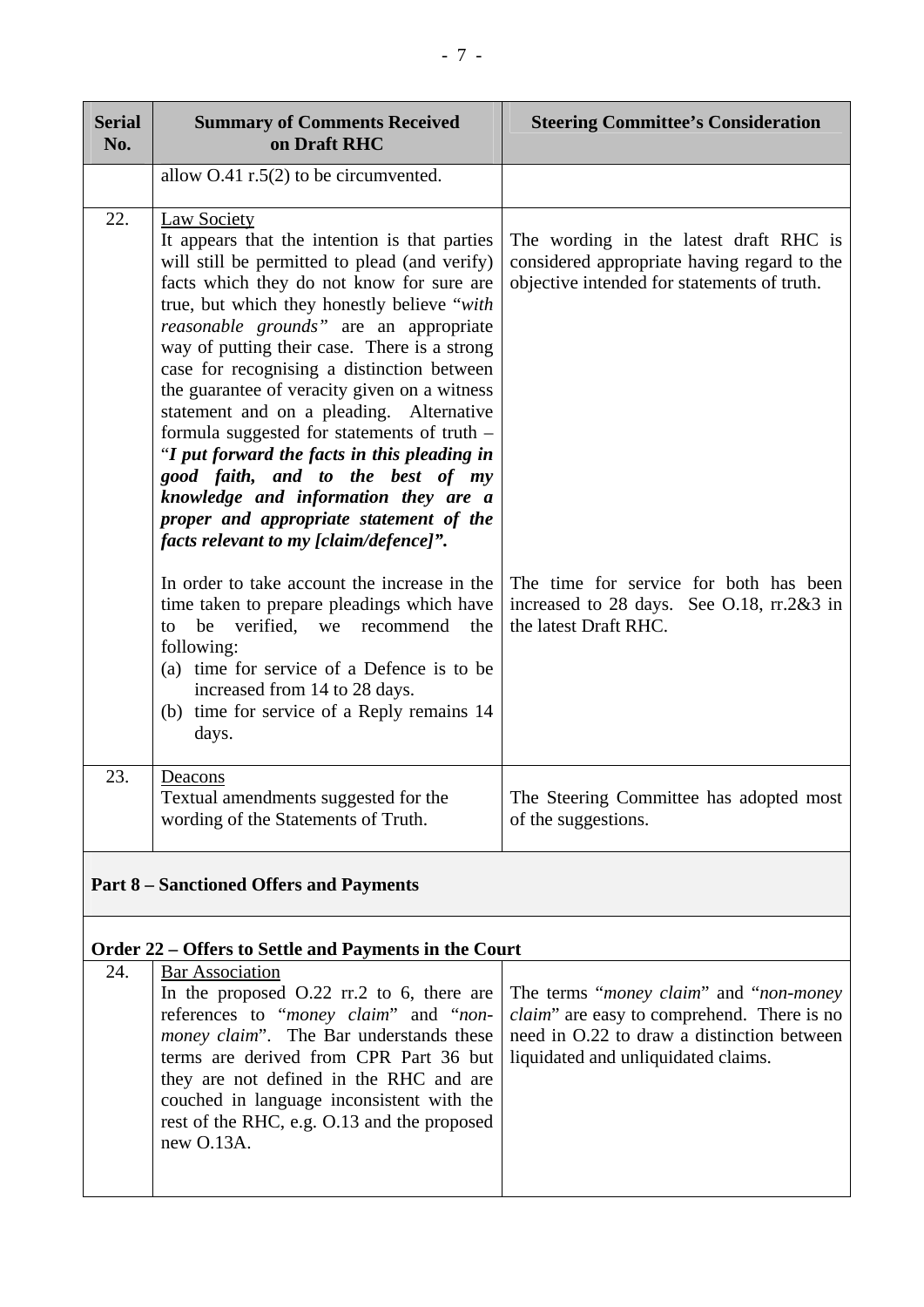| <b>Serial</b><br>No. | <b>Summary of Comments Received</b><br>on Draft RHC                                                                                                                                                                                                                                                                                                                                                                                                                                                                | <b>Steering Committee's Consideration</b>                                                                                                                                                                                                                                                                                                                                                                                                                                                                                                                                                                                                |
|----------------------|--------------------------------------------------------------------------------------------------------------------------------------------------------------------------------------------------------------------------------------------------------------------------------------------------------------------------------------------------------------------------------------------------------------------------------------------------------------------------------------------------------------------|------------------------------------------------------------------------------------------------------------------------------------------------------------------------------------------------------------------------------------------------------------------------------------------------------------------------------------------------------------------------------------------------------------------------------------------------------------------------------------------------------------------------------------------------------------------------------------------------------------------------------------------|
| 25.                  | The Bar has some concern as to the<br>complicated structure of the proposed RHC<br>O 22, which is brought about by reason of<br>the comprehensive scheme sought to be<br>introduced, allowing both plaintiffs and<br>defendants to settle the claims involved in<br>the action, be they money claims or non-<br>money claims, but providing distinct forms<br>in which a proposal to settle money claims<br>and non-money claims may be made, i.e. a<br>sanctioned payment and a sanctioned offer<br>respectively. | O.22 is admittedly quite complicated but, as<br>the Submissions acknowledge, it has to be<br>so in order to be comprehensive.                                                                                                                                                                                                                                                                                                                                                                                                                                                                                                            |
| 26.                  | The proposed RHC O 22 r $2(1)$ refers to<br>'claim' without expressly referring to 'any<br>part thereof' in the alternative. While O 22<br>r 1 expands 'claim' to include<br><sub>a</sub><br>counterclaim, the word itself is not defined<br>for the purposes of the RHC or O 22. A<br>'claim' may mean or refer to the sum of<br>each or all the separate causes of action<br>brought and remedies or relief sought<br>against a party under a single set of<br>proceedings, action, cause or matter.             | The Bar has a point. Where a number of<br>claims are made, it seems clear that an offer<br>can be made to settle all of the claims<br>(meaning the claims made under different<br>causes of action) or only a few or one of<br>For example $0.22$ , rr.7(2), 9(1)<br>them.<br>referring to "the whole claim or part of it or<br>to an issue that arises in it". That the word<br>"claim" can mean a claim in a cause of<br>action or that "claims" can mean the claims<br>made in more than one cause of action<br>should therefore be made clear in this<br>Order. $O.22$ , $r.1(2)$ has accordingly been<br>added in the latest draft. |
| 27.                  | to taxation proceedings. A question in a<br>similar<br>whether<br>vein<br>is<br>arbitration<br>proceedings and/or taxation of arbitration<br>proceedings (in the High Court pursuant to<br>O 73) are to remain outside the O 22<br>scheme.                                                                                                                                                                                                                                                                         | It is not entirely clear from reading the $\vert$ It is already clear that O.62A deals with<br>proposed O 22 alone that it does not extend   taxation proceedings. Arbitration<br>proceedings are also clearly covered by<br>O.22 (although it will be rare for sanctioned<br>offers or payments to be made in O.73<br>proceedings).                                                                                                                                                                                                                                                                                                     |
| 28.                  | The proposed $O$ 22 r 11 provides that a<br>sanctioned or amended offer or payment is<br>'made' when 'served'. There is no express<br>requirement in O 22 for the filing of the<br>same by the offeror as distinct from the<br>acceptance thereof by the offeree.                                                                                                                                                                                                                                                  | It is not anticipated that the offer will be<br>filed in court.                                                                                                                                                                                                                                                                                                                                                                                                                                                                                                                                                                          |
| 29.                  | The proposed O 22 r $7(7)$ , (9), (10), (11)<br>and O 22, $r$ 9(4), (5), (6) deal with<br>withdrawing or reducing sanctioned offers                                                                                                                                                                                                                                                                                                                                                                                | Agree that the use of the word "reduced" is<br>not appropriate in the case of a sanctioned<br>offer from the Plaintiff.<br>This is now                                                                                                                                                                                                                                                                                                                                                                                                                                                                                                   |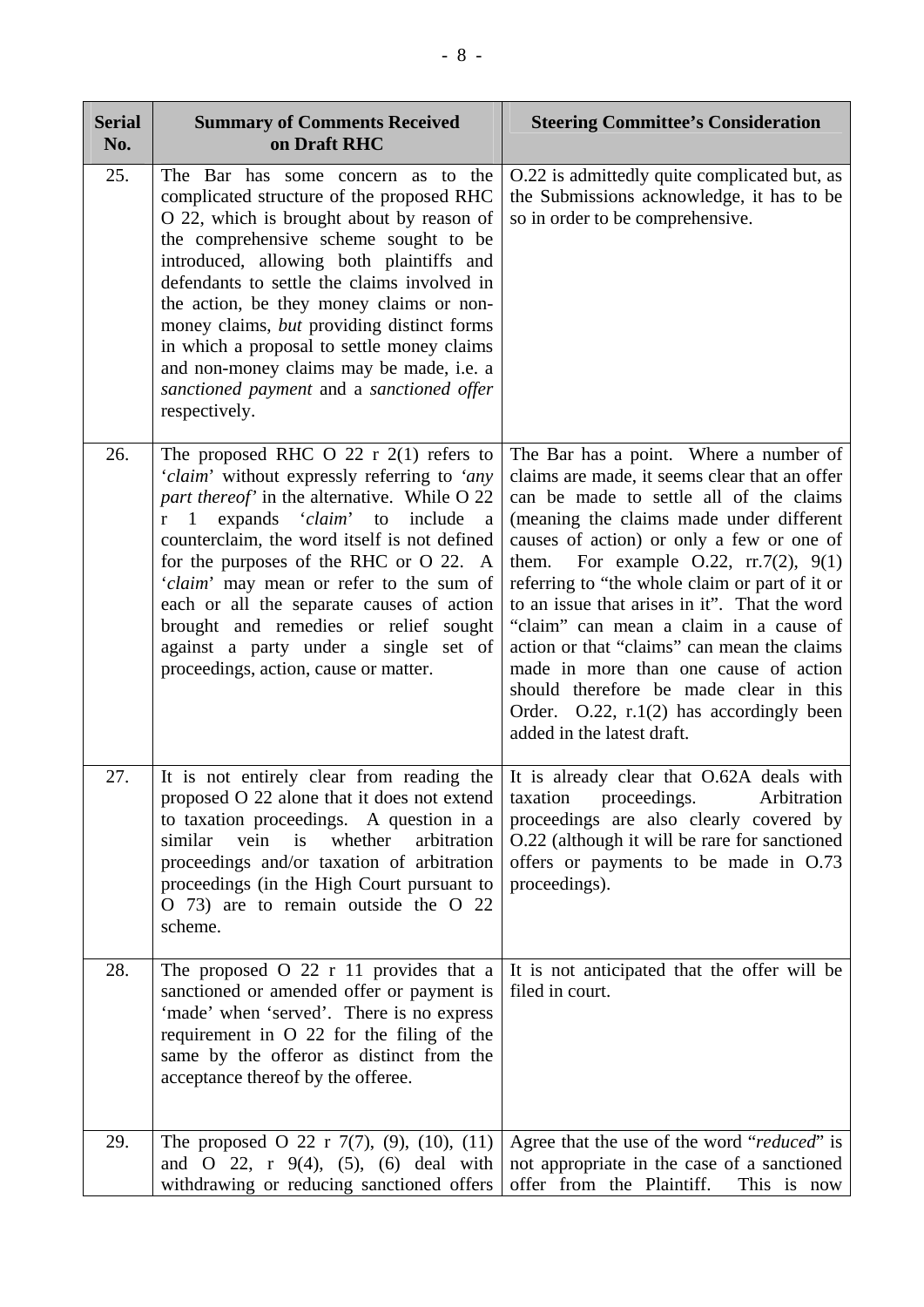| <b>Serial</b><br>No. | <b>Summary of Comments Received</b><br>on Draft RHC                                                                                                                                                                                                                                                                                                                                                                                                                                                                                                                                                                                                                                                                                                                                                                                       | <b>Steering Committee's Consideration</b>                                                                                                                                                                                                                                                 |
|----------------------|-------------------------------------------------------------------------------------------------------------------------------------------------------------------------------------------------------------------------------------------------------------------------------------------------------------------------------------------------------------------------------------------------------------------------------------------------------------------------------------------------------------------------------------------------------------------------------------------------------------------------------------------------------------------------------------------------------------------------------------------------------------------------------------------------------------------------------------------|-------------------------------------------------------------------------------------------------------------------------------------------------------------------------------------------------------------------------------------------------------------------------------------------|
|                      | or payments. While 'reduce' may be<br>appropriate for ' <i>payments</i> ', 'reduce' is less<br>apt for an ' <i>offer</i> ' which may be in respect of<br>'a part of a claim or any issue that arises in<br>it'. The use of the word 'diminish' or a<br>simile may be more appropriate.                                                                                                                                                                                                                                                                                                                                                                                                                                                                                                                                                    | changed to "diminished" in the relevant<br>provisions.                                                                                                                                                                                                                                    |
| 30.                  | The proposed RHC O $22 r 21$ applies where<br>the plaintiff betters the payment or offer 'at<br><i>trial'</i> . If the O 22 scheme is to apply to<br>proceedings that may be determined and<br>concluded by judgment or order without a<br>'trial', clarification may be required.                                                                                                                                                                                                                                                                                                                                                                                                                                                                                                                                                        | Agree with the Bar. It may be possible for<br>there to be costs consequences where a<br>Plaintiff fails to better a sanctioned offer or<br>sanctioned<br>payment<br>after<br>obtaining<br>judgment other than after trial.                                                                |
| 31.                  | The HKBA understands that the Steering<br>Committee has taken a deliberate policy<br>decision to revise the maximum rate of<br>interest that the court can impose as part of<br>the consequences under the proposed RHC<br>O 22 rr 21-22 from 10% above prime rate to<br>10% above judgment rate. The HKBA<br>however considers that a question of<br>fairness is involved since the jurisdiction<br>sought to be conferred is not intended to be<br>punitive and 'may only be used in order to<br>compensate the claimant for the costs that<br>he has incurred and for any other real<br>disadvantages, including anxiety<br>and<br>inconvenience, which he suffered as a result<br>of needlessly being forced to pursue the<br>case all the way to trial'; see Zuckerman on<br>Civil Procedure: Principles of Practice<br>25.88-25.89. | The change from <i>prime rate</i> to <i>judgment</i><br>rate is intended to provide certainty as per<br>comments by the Law Society (see item 36<br>below). It should be noted that the court has<br>discretion in the fixing of the rate (" not<br>exceeding 10% " above judgment rate). |
| 32.                  | <b>Law Society</b><br>$O.22$ , r. 7(7)-(11) refers to the withdrawal or<br>"reduction"<br>of<br>sanctioned<br>a<br>offer.<br>However, the expression "reduction" is not<br>appropriate in the case of a sanctioned offer<br>from the Plaintiff.                                                                                                                                                                                                                                                                                                                                                                                                                                                                                                                                                                                           | Agree. Same as item 29 raised by the Bar.                                                                                                                                                                                                                                                 |
| 33.                  | The definition of "provisional damages"<br>$O.22$ , r. 10(7) only mentions the first half of<br>S. 56A(2) of the HCO, omitting the second<br>half, namely "further damages at a future<br>date if the injured person develops the<br>disease or suffers the deterioration".                                                                                                                                                                                                                                                                                                                                                                                                                                                                                                                                                               | O.22, r.10 is not intended to deal with the<br>further damages an injured person might be<br>awarded.                                                                                                                                                                                     |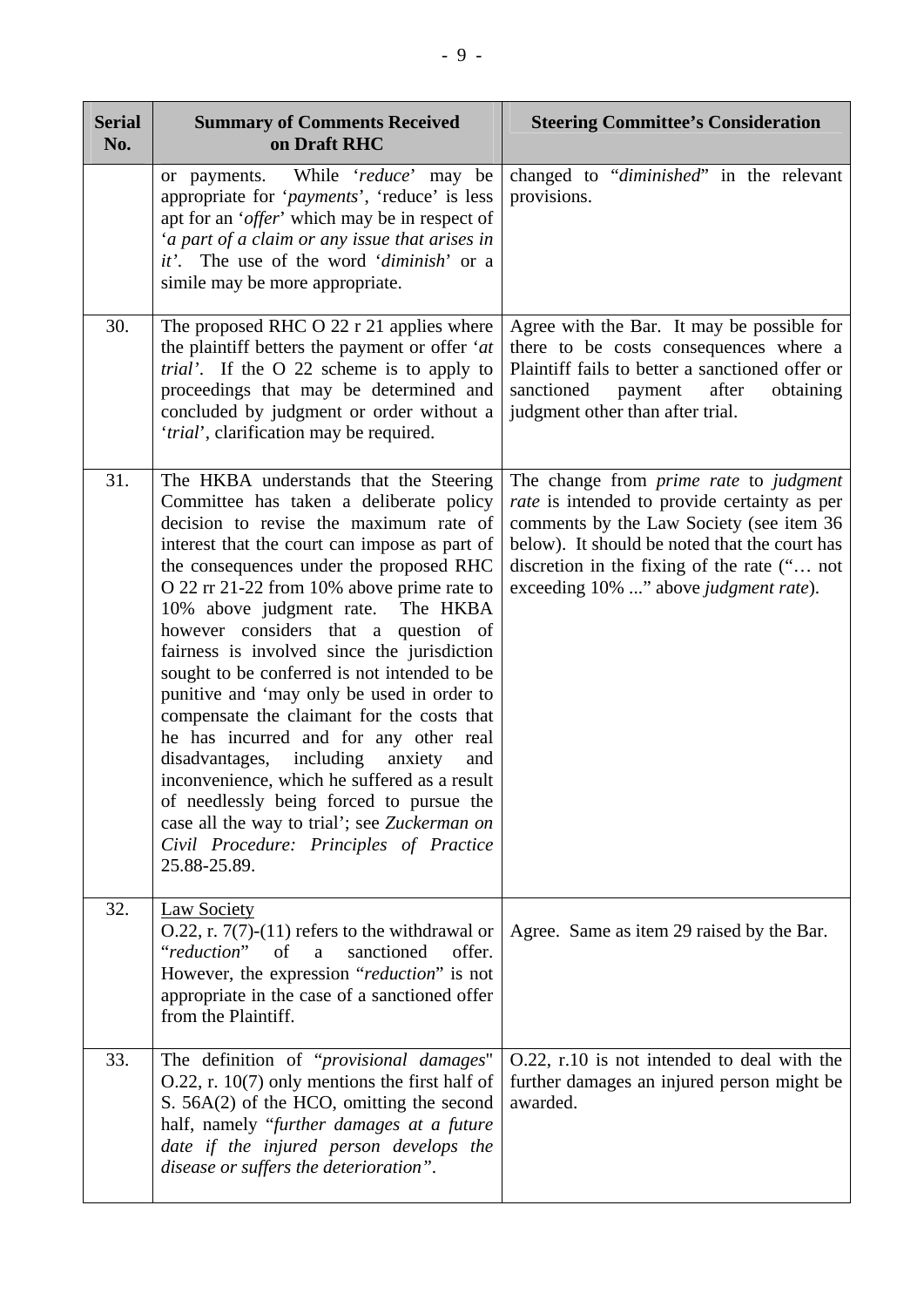| <b>Serial</b><br>No. | <b>Summary of Comments Received</b><br>on Draft RHC                                                                                                                                                                                                                                                                                                                                                                                                                                                                                                                                                        | <b>Steering Committee's Consideration</b>                                                                                                                                                                                                                                                                                                          |
|----------------------|------------------------------------------------------------------------------------------------------------------------------------------------------------------------------------------------------------------------------------------------------------------------------------------------------------------------------------------------------------------------------------------------------------------------------------------------------------------------------------------------------------------------------------------------------------------------------------------------------------|----------------------------------------------------------------------------------------------------------------------------------------------------------------------------------------------------------------------------------------------------------------------------------------------------------------------------------------------------|
| 34.                  | $O.22$ r.20(3) refers to acceptance of a<br>sanctioned offer or a sanctioned payment<br>which only relates to a part or issue of the<br>claim. But this rule does not provide that<br>either party may enforce the terms. Such an<br>omission may lead to arguments that those<br>terms cannot be enforced until resolution of<br>the rest of the claim.                                                                                                                                                                                                                                                   | Agree with the Law Society. Amendments<br>have been made to make it clear that either<br>party may apply to enforce the terms of a<br>sanctioned offer without the need to<br>commence new proceedings.                                                                                                                                            |
| 35.                  | $0.22$ , r.20(6) provides that where<br>$\rm{a}$<br>sanctioned offer has been accepted and a<br>party has not honoured the terms of the<br>offer, the other party may apply to the Court<br>to claim the remedy of breach of contract.<br>This means that the non-defaulting party<br>cannot simply have judgment entered on the<br>terms of the offer and enforce it, but still<br>needs to apply to the Court to claim the<br>remedy of breach of contract. The proposal<br>appears to be at odds with the procedure in<br>Order 20 rules $(2)$ and $(3)$ which provides a<br>mechanism for enforcement. | The intention of $O.22$ , r.20(6) is to allow<br>parties to enforce the terms of the offer<br>without starting a new action.<br>An<br>application to court ought to be required as<br>opposed simply to enforcing the accepted<br>offer without more. The position as drafted<br>is similar to the position under the CPR (see<br>CPR $36.11(8)$ ) |
| 36.                  | We suggest the reference to the prime rate<br>should be changed to the judgment rate.<br>Whilst the <i>judgment rate</i> is ordinarily<br>higher than the <i>prime rate</i> , given the court's<br>discretion in the fixing of the rate (" not<br>exceeding 10% " above <i>prime rate</i> ), the<br>resulting interest rate does not necessarily<br>have to be any higher than what has been<br>intended in the proposed amendment.                                                                                                                                                                        | The Steering Committee agrees with the<br>suggestion.<br>Amendments made to the<br>relevant provisions to refer to "judgment<br>rate" instead.                                                                                                                                                                                                     |
| 37.                  | Deacons<br>The suggested Orders 22 and 22A are fine<br>and we do not see any reason why the<br>scheme cannot apply equally to both claims<br>and counterclaims.                                                                                                                                                                                                                                                                                                                                                                                                                                            | Noted. No need for change.                                                                                                                                                                                                                                                                                                                         |
|                      | <b>Order 22A - Miscellaneous Provisions about Payments into Court</b>                                                                                                                                                                                                                                                                                                                                                                                                                                                                                                                                      |                                                                                                                                                                                                                                                                                                                                                    |
| 38.                  | <b>Law Society</b><br>The wording of the proposed $O.22A$ , r. 1 is<br>intended to cover the existing rule 5 (where<br>the payment made is by way of a settlement<br>offer) and rule 8 (where the payment is<br>made into court under an order). However,<br>as the wording of the proposed O.22A is                                                                                                                                                                                                                                                                                                       | Agree with the Law Society. Amendments<br>made to O.22A, r.1 to address this.                                                                                                                                                                                                                                                                      |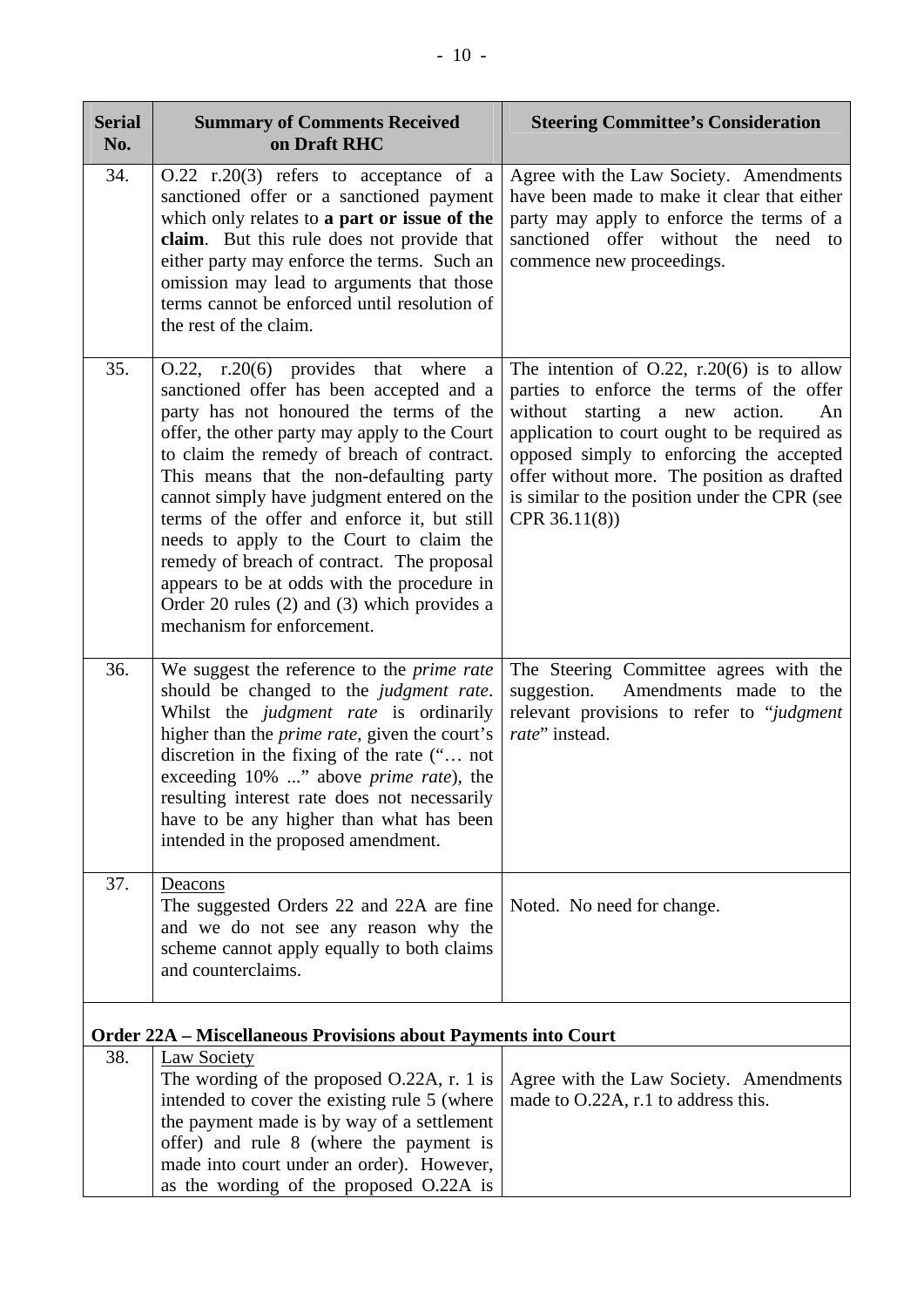| <b>Serial</b><br>No. | <b>Summary of Comments Received</b><br>on Draft RHC                                                                                                                                                                                                                                                                                                                                                                                                                                                                                                                          | <b>Steering Committee's Consideration</b>                                                                                                                                                                                                                                                                   |
|----------------------|------------------------------------------------------------------------------------------------------------------------------------------------------------------------------------------------------------------------------------------------------------------------------------------------------------------------------------------------------------------------------------------------------------------------------------------------------------------------------------------------------------------------------------------------------------------------------|-------------------------------------------------------------------------------------------------------------------------------------------------------------------------------------------------------------------------------------------------------------------------------------------------------------|
|                      | based on the existing rule 5, it does not<br>seem adequately to cater for the existing<br>rule 8 scenario.                                                                                                                                                                                                                                                                                                                                                                                                                                                                   |                                                                                                                                                                                                                                                                                                             |
| 39.                  | Deacons<br>The new provision looks fine.                                                                                                                                                                                                                                                                                                                                                                                                                                                                                                                                     | Noted. No change required.                                                                                                                                                                                                                                                                                  |
|                      | <b>Order 62A – Costs Offer and Payments into Court</b>                                                                                                                                                                                                                                                                                                                                                                                                                                                                                                                       |                                                                                                                                                                                                                                                                                                             |
| 40.                  | <b>Bar Association</b><br>It should be clarified whether the proposed<br>RHC $\overline{O}$ 62A r 2(3) restores the present<br>situation, so that the taxing master still has a<br>discretion to consider 'without prejudice<br>save as to costs' offers that have not been<br>backed by cash. Or is it the case that under<br>the revised proposals, where the paying<br>party wishes to make an offer to pay a sum<br>of money in satisfaction of costs to be<br>taxed, the paying party must comply with O<br>62A to secure the benefit of the rules under<br>that Order? | The proposed $O.62A$ , r $2(3)$ is wide enough<br>to enable the Court to consider a "without<br>prejudice offer save as to costs". However,<br>the party making that offer will have to<br>justify why it is not made in accordance<br>with this Order.                                                     |
| 41.                  | The proposed RHC O 62A r $6(2)(c)$ refers<br>to an interim payment of costs. There is no<br>express provision in the rules of court to<br>provide for jurisdiction of the court to order<br>an interim payment. Consideration may be<br>given to expanding the ambit of RHC O 29<br>r 10 to include rules for the interim payment<br>of costs, bearing in mind that the definition<br>of 'interim payment' in O 29 r 9 excludes<br>costs from interim payments.                                                                                                              | Interim payment of costs can be made<br>pursuant to an order of provisional summary<br>assessment $(O.62, r.9A(1)(b))$ or a taxing<br>master's interim certificate (O.62, r.17).<br>$O.62A$ , r.6(2)(c) makes it clear that a party<br>making an O.62A offer can take that interim<br>payment into account. |
| 42.                  | The proposed RHC O $62A$ rr $5(8)$ , $6(6)$<br>might be clarified to include the alternative<br>of the court granting leave to reduce a<br>sanctioned offer. Cf the proposed RHC O<br>22. This can be achieved by adding 'or<br>grants leave to reduce the sanctioned offer'<br>before 'it may'; and by adding 'or reduced<br>sanctioned offer' before 'may be accepted'.                                                                                                                                                                                                    | Agree with the Bar's views. See O.62A,<br>rr.5(6) $\&$ 6(6) in the latest Draft RHC.                                                                                                                                                                                                                        |
| 43.                  | <b>Law Society</b><br>In general, the amendments to Order 62A<br>are procedural and unobjectionable.                                                                                                                                                                                                                                                                                                                                                                                                                                                                         | Noted. No change required.                                                                                                                                                                                                                                                                                  |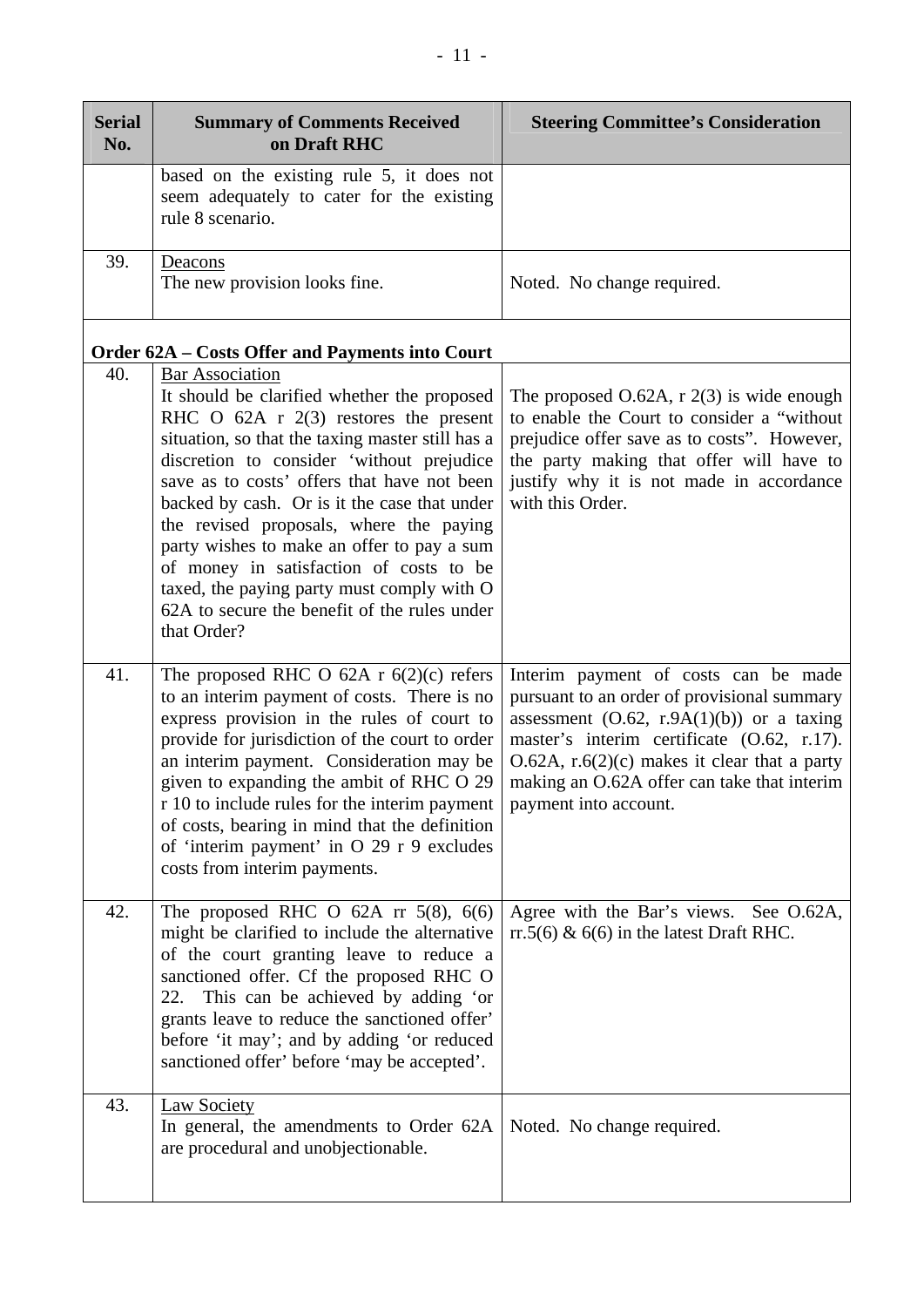| <b>Serial</b><br>No. | <b>Summary of Comments Received</b><br>on Draft RHC                                                                                                                                                                                                 | <b>Steering Committee's Consideration</b>                                                                                                                                                                                                                                                                                                 |
|----------------------|-----------------------------------------------------------------------------------------------------------------------------------------------------------------------------------------------------------------------------------------------------|-------------------------------------------------------------------------------------------------------------------------------------------------------------------------------------------------------------------------------------------------------------------------------------------------------------------------------------------|
| 44.                  | Draftsmen<br>Kong<br>Costs<br>Hong<br>Law<br>Association<br>suggested indemnity costs sanctions for<br>O.62A rr.14 and 15 to impose is<br>inappropriate and should be substituted by<br>ordinary costs consequences on a party-and-<br>party basis. | The Costs Draftsmen submit that the The proposed amendments seek to give<br>effect to Recommendations 132 of the Final<br>Report. The power to award indemnity<br>costs if a party fails to better a sanctioned<br>payment or sanctioned offer is one of the<br>measures to curb unnecessary taxations.<br>This is a discretionary power. |

# **Part 9 – Interim Remedies and Mareva Injunctions in aid of Proceedings outside Hong Kong**

| Order 11 – Service of Process, etc., out of the Jurisdiction |                                                                                                                                                                                                                                                                                                                                           |        |  |
|--------------------------------------------------------------|-------------------------------------------------------------------------------------------------------------------------------------------------------------------------------------------------------------------------------------------------------------------------------------------------------------------------------------------|--------|--|
| 45.                                                          | <b>Bar Association</b><br>Law Society<br>0.11, r 1(1) should be amended to bring The new O.11, r.1(1)(oc) deals with this<br>injunctions in aid of proceedings outside<br>Hong Kong under the new s.21M of the<br>High Court Ordinance ("HCO") to be one<br>type of proceedings for which service out of<br>the jurisdiction is possible. | point. |  |
| Part 10 – Case management, Timetabling and Milestones        |                                                                                                                                                                                                                                                                                                                                           |        |  |
| <b>Order 25 – Case Management Summons and Conference</b>     |                                                                                                                                                                                                                                                                                                                                           |        |  |

#### **Order 25 – Case Management Summons and Conference**

| 46. | <b>Bar Association</b>                       |                                              |
|-----|----------------------------------------------|----------------------------------------------|
|     | The Bar notes that under $O.25$ r.1B(6), an  | One of the key changes in the CJR exercise   |
|     | application to vary a non-milestone date     | is the emphasis is on the fact that a        |
|     | cannot be granted if the variation would     | milestone date, once arrived at (obviously   |
|     | make it necessary to change a trial date or  | after careful consideration), will not be    |
|     | trial period. In light of the underlying     | easily moved. $0.25$ , r.1B(6) is consistent |
|     | objectives, the Bar questions whether it is  | with this.                                   |
|     | appropriate to fetter the Court's discretion |                                              |
|     | in this way. The limitation on the Court's   |                                              |
|     | discretion under $O.25$ r.1B(6) could have   |                                              |
|     | the result that a party applying to vary a   |                                              |
|     | non-milestone date will inevitably apply at  |                                              |
|     | the same time under $0.25$ r.1B(2) in case   |                                              |
|     | the variation sought might necessitate a     |                                              |
|     | change in the trial date or trial period.    |                                              |
|     |                                              |                                              |
| 47. | The Bar is of the view that if all parties   | Another key component of the court's case    |
|     | agree to the variation, the Court should be  | management powers as envisaged by the        |
|     | empowered to vary a date whether or not it   | CJR is that proceedings will become more     |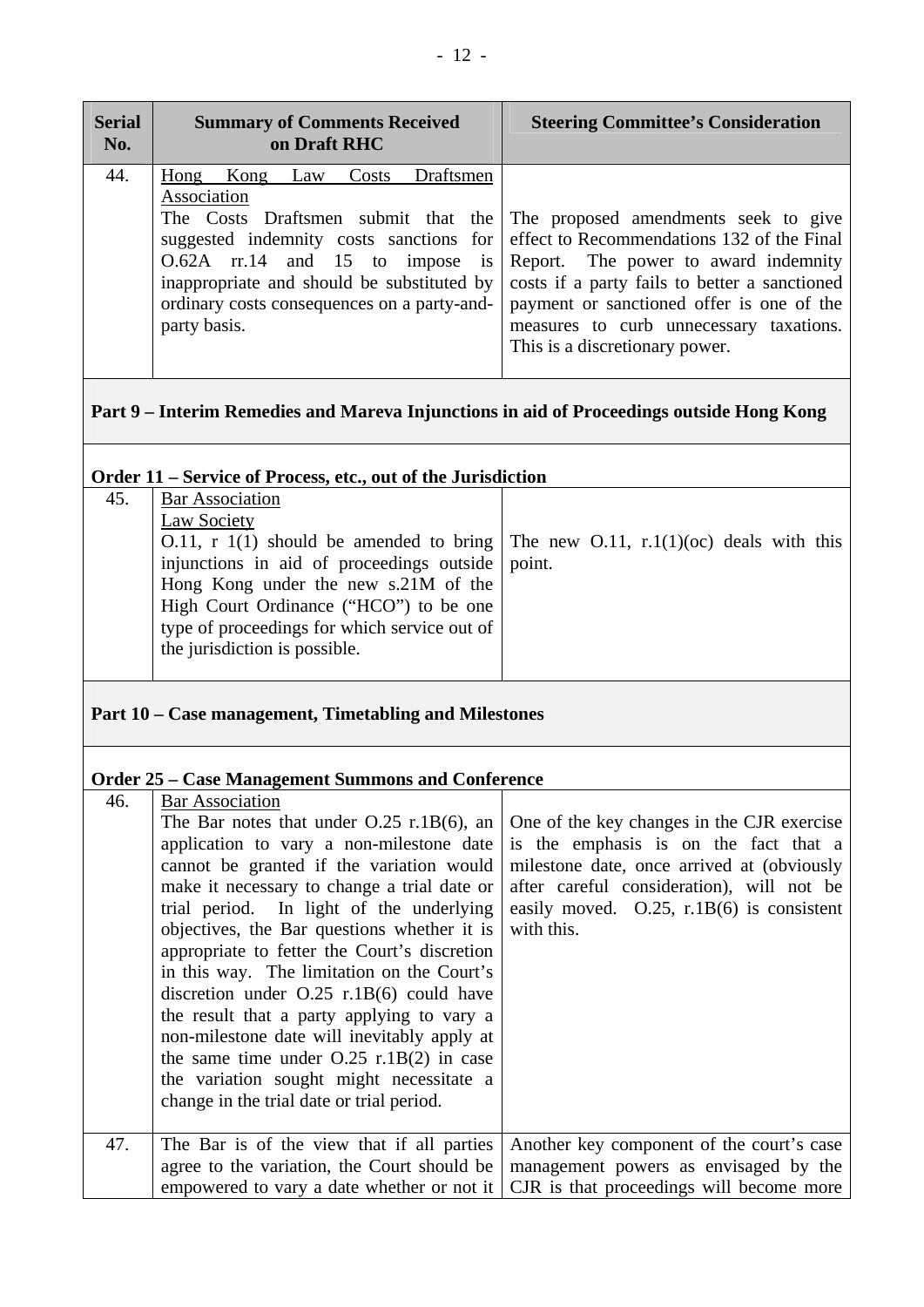| <b>Serial</b><br>No. | <b>Summary of Comments Received</b><br>on Draft RHC                                                                                                                                                                                                                                                                                                                                                                                                                                                                                                                                                                                                                                 | <b>Steering Committee's Consideration</b>                                                                                                                                                      |
|----------------------|-------------------------------------------------------------------------------------------------------------------------------------------------------------------------------------------------------------------------------------------------------------------------------------------------------------------------------------------------------------------------------------------------------------------------------------------------------------------------------------------------------------------------------------------------------------------------------------------------------------------------------------------------------------------------------------|------------------------------------------------------------------------------------------------------------------------------------------------------------------------------------------------|
|                      | is a milestone date.                                                                                                                                                                                                                                                                                                                                                                                                                                                                                                                                                                                                                                                                | court controlled.<br>While obviously the<br>consent of the parties will be a relevant<br>factor, it should not be determinative.                                                               |
| 48.                  | Due to the drastic consequences, the Bar<br>considers that the meaning of "conditions"<br>in $O.25$ r.1C(4) and "good reasons" in $O.25$<br>$r.1C(5)$ should be clarified.                                                                                                                                                                                                                                                                                                                                                                                                                                                                                                          | The terms "conditions" and "good reasons"<br>on O.25, r.1C(3) & (4) are reasonably clear<br>and ought not be further defined.                                                                  |
| 49.                  | It is proposed under $O.25$ r.1 $C(6)$ that in the<br>event a plaintiff does not apply to restore an<br>action which has been provisionally struck<br>out, the action shall stand dismissed upon<br>expiry of 3 months from the date of the<br>case-management conference or pre-trial<br>review. If the intention is that once an<br>action is dismissed, the plaintiff will be<br>unable to commence a new action based on<br>the same cause of action, the Bar considers<br>that the sanction is too harsh and is out of<br>proportion to the default of the plaintiff.<br>This is exacerbated by the fact that a period<br>of 3 months is a relatively short period of<br>time. | The period of 3 months is regarded as<br>sufficient, especially as the absent Plaintiff<br>will be notified of the fact that the action<br>has been provisionally struck out.                  |
| 50.                  | The Bar notes that the sanction for failure to<br>attend a case management conference or<br>pre-trial review lies only against the<br>The Bar questions why no<br>plaintiff.<br>sanction is included in respect of the failure<br>by the defendant to appear.                                                                                                                                                                                                                                                                                                                                                                                                                       | It was felt sufficient that where a Defendant<br>was absent, directions would be given in its<br>absence.                                                                                      |
| 51.                  | Given the powers conferred on the Court<br>under O.25 and the sanctions carried with<br>them, the Bar queries whether the specialist<br>judge has the necessary jurisdiction to<br>determine the extent to which O.25 is to<br>apply to an action in a specialist list."                                                                                                                                                                                                                                                                                                                                                                                                            | A specialist judge would have the necessary<br>jurisdiction.                                                                                                                                   |
| 52.                  | <b>Law Society</b><br>We note neither $O.25$ r.2(j) nor $O.25$ r.8<br>have been amended and question the<br>compatibility of the proposed amendments<br>with the provisions in the existing paragraph<br>7 of Practice Direction 18.1 for the Personal<br>Injuries List as r.8 appears to be ignored in<br>practice.                                                                                                                                                                                                                                                                                                                                                                | The Steering Committee agrees with the<br>Society.<br>Accordingly,<br>Law<br>O.25,<br>r.8(1)(b)&(c) relating to expert directions in<br>PI cases have been deleted in the latest draft<br>RHC. |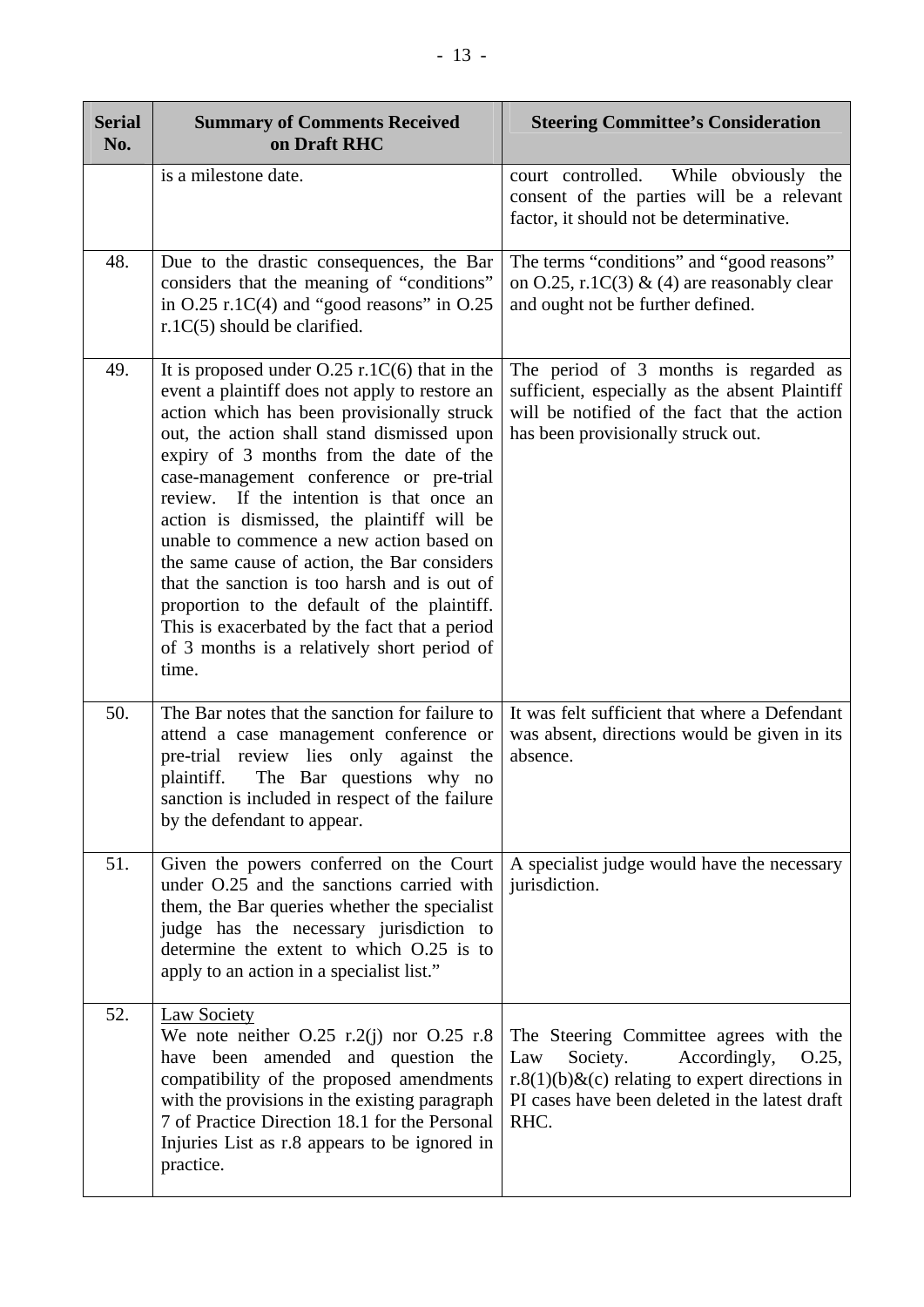| <b>Serial</b><br>No. | <b>Summary of Comments Received</b><br>on Draft RHC                                                                                                                                                                                                                                                                                                                                                                                                                                                              | <b>Steering Committee's Consideration</b>                                                                                                                                                                                              |
|----------------------|------------------------------------------------------------------------------------------------------------------------------------------------------------------------------------------------------------------------------------------------------------------------------------------------------------------------------------------------------------------------------------------------------------------------------------------------------------------------------------------------------------------|----------------------------------------------------------------------------------------------------------------------------------------------------------------------------------------------------------------------------------------|
| 53.                  | N. Millar of Littlewoods Solicitors<br>The provision within $0.25$ , r.1C that failure<br>to appear at a case conference or pre-trial<br>review the action be struck out, even<br>provisionally, is draconian and unwarranted.<br>This is particularly so given sub-rule [5]<br>that the action should not be restored unless<br>good reasons have been shown to the<br>satisfaction of the court.<br>In effect that<br>allows no room for human error e.g. wrong<br>diarisation, being late, simply forgetting. | One of the key changes in the CJR exercise<br>is the emphasis is on the fact that a<br>milestone date, once arrived at (obviously<br>after careful consideration), will not be<br>easily moved. O.25, r.1C is consistent with<br>this. |
|                      | <b>Part 11 – Vexatious Litigants</b>                                                                                                                                                                                                                                                                                                                                                                                                                                                                             |                                                                                                                                                                                                                                        |
|                      | <b>Order 32 – Applications and Proceedings in Chambers</b>                                                                                                                                                                                                                                                                                                                                                                                                                                                       |                                                                                                                                                                                                                                        |
| 54.                  | Deacons<br>We agree that application for leave to<br>continue legal proceedings under Section 27<br>of HCO should be dealt with by judges and<br>fall outside the jurisdiction of Registrars and<br>Masters.                                                                                                                                                                                                                                                                                                     | Noted. No change required.                                                                                                                                                                                                             |
|                      | <b>Order 32A - Vexatious Litigants</b>                                                                                                                                                                                                                                                                                                                                                                                                                                                                           |                                                                                                                                                                                                                                        |
| 55.                  | <b>Bar Association</b><br>Other than the typographical error in<br>$O.32A$ , r.1(2) in that "a" should be inserted<br>before "single judge", the Bar has no<br>comments on the proposed amendment.                                                                                                                                                                                                                                                                                                               | Typo corrected in latest draft RHC.                                                                                                                                                                                                    |
| 56.                  | Deacons<br>Amendments are welcomed.                                                                                                                                                                                                                                                                                                                                                                                                                                                                              | Noted. No change required.                                                                                                                                                                                                             |
|                      | <b>Part 12 – Discovery</b>                                                                                                                                                                                                                                                                                                                                                                                                                                                                                       |                                                                                                                                                                                                                                        |
|                      | <b>Order 24 – Discovery and Inspection of Documents</b>                                                                                                                                                                                                                                                                                                                                                                                                                                                          |                                                                                                                                                                                                                                        |
| 57.                  | Deacons<br>The criterion for PI and non-PI cases for the<br>Court to give pre-action and $3rd$ party<br>discovery are set out in different sub-<br>paragraphs in O.24, r.8. We do not see any<br>justification in such difference.                                                                                                                                                                                                                                                                               | Following the changes in the Civil Justice<br>(Miscellaneous Amendments) Ordinance<br>2008 (hereafter referred to as the "CJO"),<br>these are now subject to the same criterion.                                                       |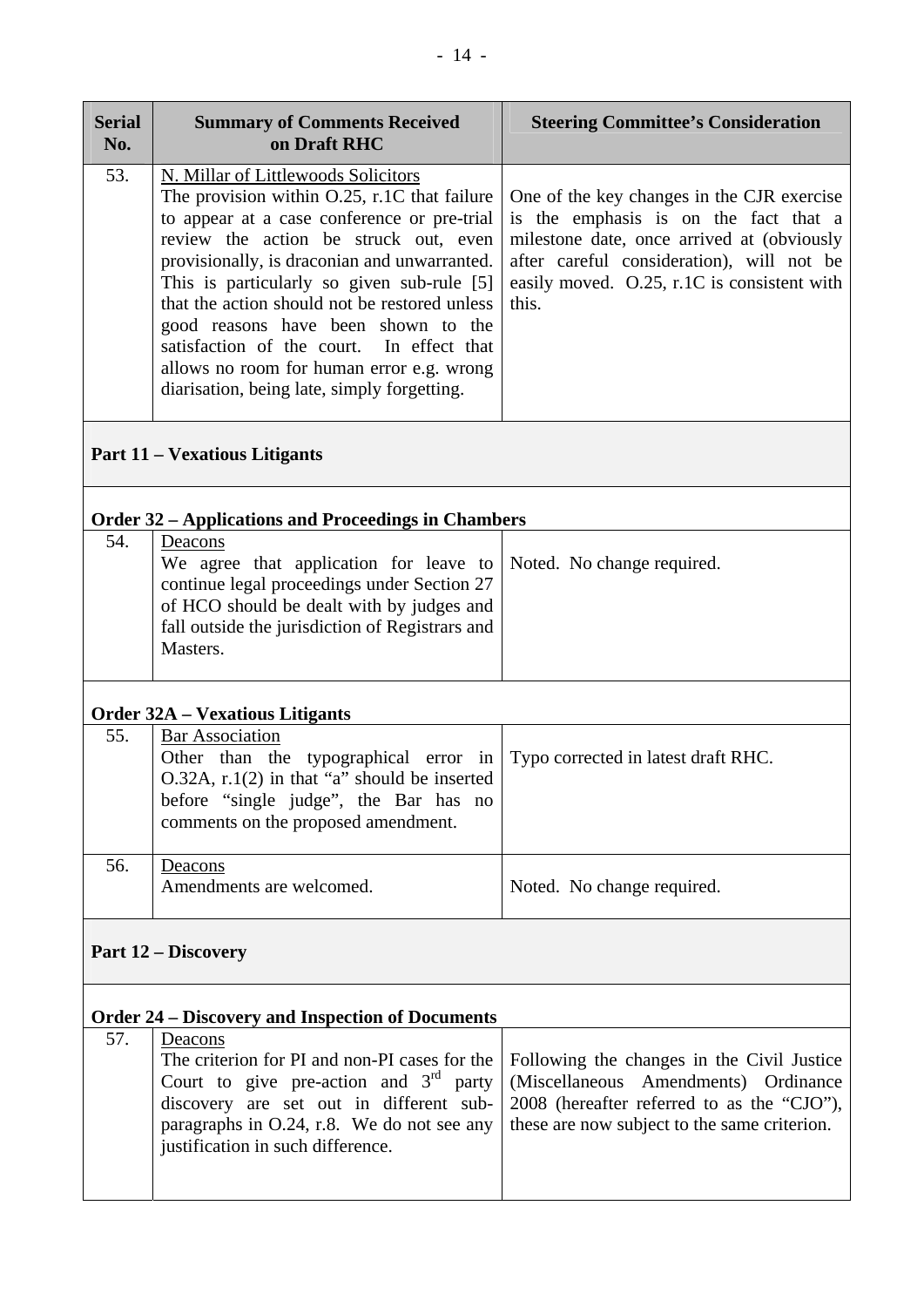| <b>Serial</b><br>No. | <b>Summary of Comments Received</b><br>on Draft RHC                                                                                                                                                                                                                                                                                                                                                    | <b>Steering Committee's Consideration</b>                                                                                                                                                                                                                                                                              |
|----------------------|--------------------------------------------------------------------------------------------------------------------------------------------------------------------------------------------------------------------------------------------------------------------------------------------------------------------------------------------------------------------------------------------------------|------------------------------------------------------------------------------------------------------------------------------------------------------------------------------------------------------------------------------------------------------------------------------------------------------------------------|
| 58.                  | <b>Bar Association</b><br>The proposed O 24 r 7A(3A) provides that<br>in the case of a r $7A(1)$ summons, paragraph  <br>'relevant' were substituted by the words<br>section 41 of the Ordinance)'. As an necessary.<br>alternative, those words (or simply the word<br>'directly' before the word 'relevant') could<br>be inserted into paragraph $(3)(b)$ . Then<br>paragraph (3A) could be deleted. | 0.24, r.7A $(3)(b)$ relates to ss.41&42 $(1)$ of<br>the HCO. But an order under $s.42(1)$ of the<br>$(3)(b)$ shall be construed as if the word HCO may only be made in relation to a<br>document that is relevant (and not directly<br>'directly relevant (within the meaning of relevant). Rule $7A(3A)$ is therefore |

## **Part 13 – Interlocutory Applications**

### **Order 32 – Applications and Proceedings in chambers**

| 59. | <b>Bar Association</b>                                                                   |                                                                                 |
|-----|------------------------------------------------------------------------------------------|---------------------------------------------------------------------------------|
|     |                                                                                          | Although the Bar has no comments on the The term "exceptional circumstances" is |
|     | drafting of the proposed amendment, the clearly understood by practitioners. The         |                                                                                 |
|     | Bar considers that the phrase "exceptional   threshold is put in these terms to minimise |                                                                                 |
|     | circumstances" may lead to arguments as to   the delays (leading to adjournments) and    |                                                                                 |
|     | its meaning.                                                                             | unfairness which exist at present consequent                                    |
|     |                                                                                          | on late attempts to put in evidence.                                            |
|     |                                                                                          |                                                                                 |

### **Part 14 – Interlocutory Applications and Summary Assessment of Costs**

|     | Order 62 – Costs                                                                                                                                                                                                                                                                                                                                                                                                                                                                                                                                                    |                                                                                                                                                                                                                                             |
|-----|---------------------------------------------------------------------------------------------------------------------------------------------------------------------------------------------------------------------------------------------------------------------------------------------------------------------------------------------------------------------------------------------------------------------------------------------------------------------------------------------------------------------------------------------------------------------|---------------------------------------------------------------------------------------------------------------------------------------------------------------------------------------------------------------------------------------------|
| 60. | <b>Bar Association</b><br>No comments on the proposed amendments   Noted. No change required.<br>to $rr.9A(4)$ and (5).                                                                                                                                                                                                                                                                                                                                                                                                                                             |                                                                                                                                                                                                                                             |
| 61. | The Law Society of Hong Kong<br>The drafting of the proposed $0.62$ , rr. 9A(4)<br>and (5) is unclear as how to address the<br>position in relation to the situation the<br>receiving party (rather than the paying<br>party) is dissatisfied with the amount of<br>costs awarded in the summary assessment<br>and wishes to apply for taxation. In this<br>event, if the taxed costs are materially less<br>than the amount summarily assessed and<br>paid, the receiving party should be<br>subjected to the possibility that the court<br>will impose sanctions. | Under rule $9A(1)(b)$ , either<br>party<br>dissatisfied with the summary assessment<br>can apply for a taxation. If it is the<br>receiving party who applies but cannot do<br>materially better, he will bear the costs of<br>the taxation. |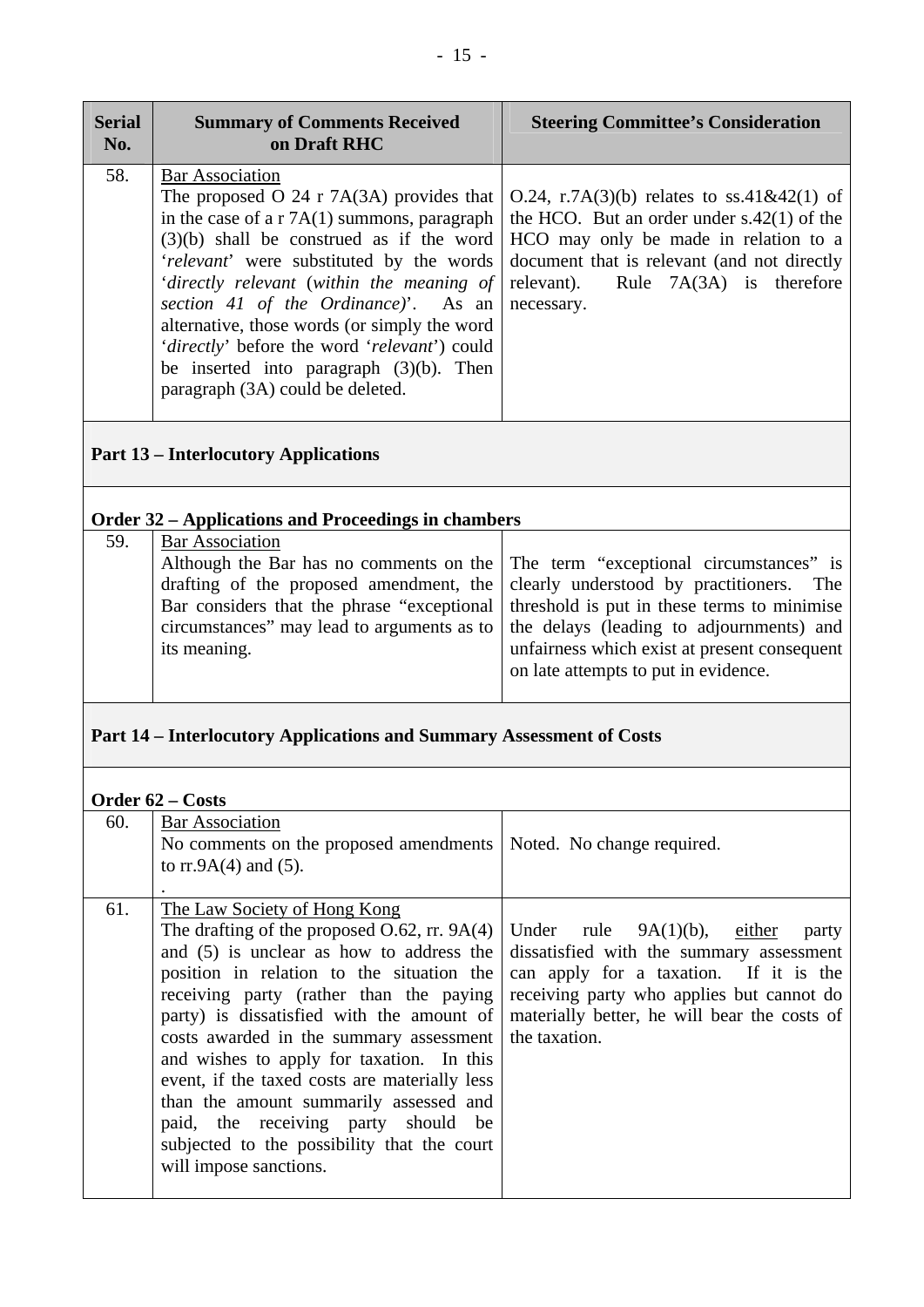| <b>Serial</b><br>No. | <b>Summary of Comments Received</b><br>on Draft RHC                                                                                                                                                                                                          | <b>Steering Committee's Consideration</b>                                                                                                                                                                                                                                                                                                                                                                                                              |
|----------------------|--------------------------------------------------------------------------------------------------------------------------------------------------------------------------------------------------------------------------------------------------------------|--------------------------------------------------------------------------------------------------------------------------------------------------------------------------------------------------------------------------------------------------------------------------------------------------------------------------------------------------------------------------------------------------------------------------------------------------------|
| 62.                  | Draftsmen<br>Hong Kong<br>Law<br>Costs<br>Association<br>It is noted with much concern that for<br>interlocutory proceedings a party would no<br>longer be entitled to taxed costs as of right<br>as it currently does, if these amendments<br>were enacted. | The proposed amendments seek to give<br>effect to Recommendations 88-89 of the<br>Final Report. It should be noted that under<br>the existing provisions, the Court already<br>has power to make an order for costs on a<br>gross sum basis $(0.62, r.9(4)(b))$ . It is a<br>power, not exercised behind closed doors,<br>but after giving parties an opportunity to<br>make representation. Its exercise is gaining<br>popularity in the professions. |

**Part 15 – Wasted Costs** 

| Order 62 – Costs |                                                                                                                                                                                                                                                                                                                                                                                                                                                        |                                                                                                                                                                                                                                                                                                                                                |
|------------------|--------------------------------------------------------------------------------------------------------------------------------------------------------------------------------------------------------------------------------------------------------------------------------------------------------------------------------------------------------------------------------------------------------------------------------------------------------|------------------------------------------------------------------------------------------------------------------------------------------------------------------------------------------------------------------------------------------------------------------------------------------------------------------------------------------------|
| 63.              | <b>Bar Association</b><br>The Bar considers that there should be<br>unqualified right of appeal against wasted<br>costs orders                                                                                                                                                                                                                                                                                                                         | The Steering Committee has deliberated on<br>the proposed safeguards and has accepted<br>the Bar's suggestion that there should be an<br>unqualified right of appeal against wasted<br>costs orders. The necessary amendments to<br>this effect have been incorporated in RHC<br>$0.59$ , r.21(1)                                              |
| 64.              | The Bar considers that provision should be<br>made to except a Judge or Master proposing<br>to make a wasted costs order on his own<br>motion from the option of proceeding to the<br>2nd stage without an adjournment. A legal<br>representative, who shows that he is barred<br>by legal<br>professional<br>privilege<br>from<br>defending himself properly on a wasted cost<br>order [,should have the benefit of the<br>doubt]: Medcalf v. Mardell | Committee<br>considers it<br>The<br>Steering<br>unnecessary to provide these matters in the<br>rules. The Court in exercising its power to<br>grant wasted costs orders will inevitably<br>take into account all relevant considerations<br>and circumstances. It is well understood<br>that a wasted costs order will not lightly be<br>made. |
| 65.              | Draftsmen<br>Hong Kong<br>Law<br>Costs<br>Association<br>This rule may need modification to take into<br>consideration that in most cases, it is the<br>client litigant's bill of costs, and not that of<br>the legal representative, which is to be filed<br>for taxation.                                                                                                                                                                            | Amendments made in the latest draft RHC<br>to clarify this.                                                                                                                                                                                                                                                                                    |
|                  | If the aim is to extend the coverage to<br>include counsel's default as well one only                                                                                                                                                                                                                                                                                                                                                                  | The proposed amendments seek to give<br>effect to Recommendations 94-97 of the                                                                                                                                                                                                                                                                 |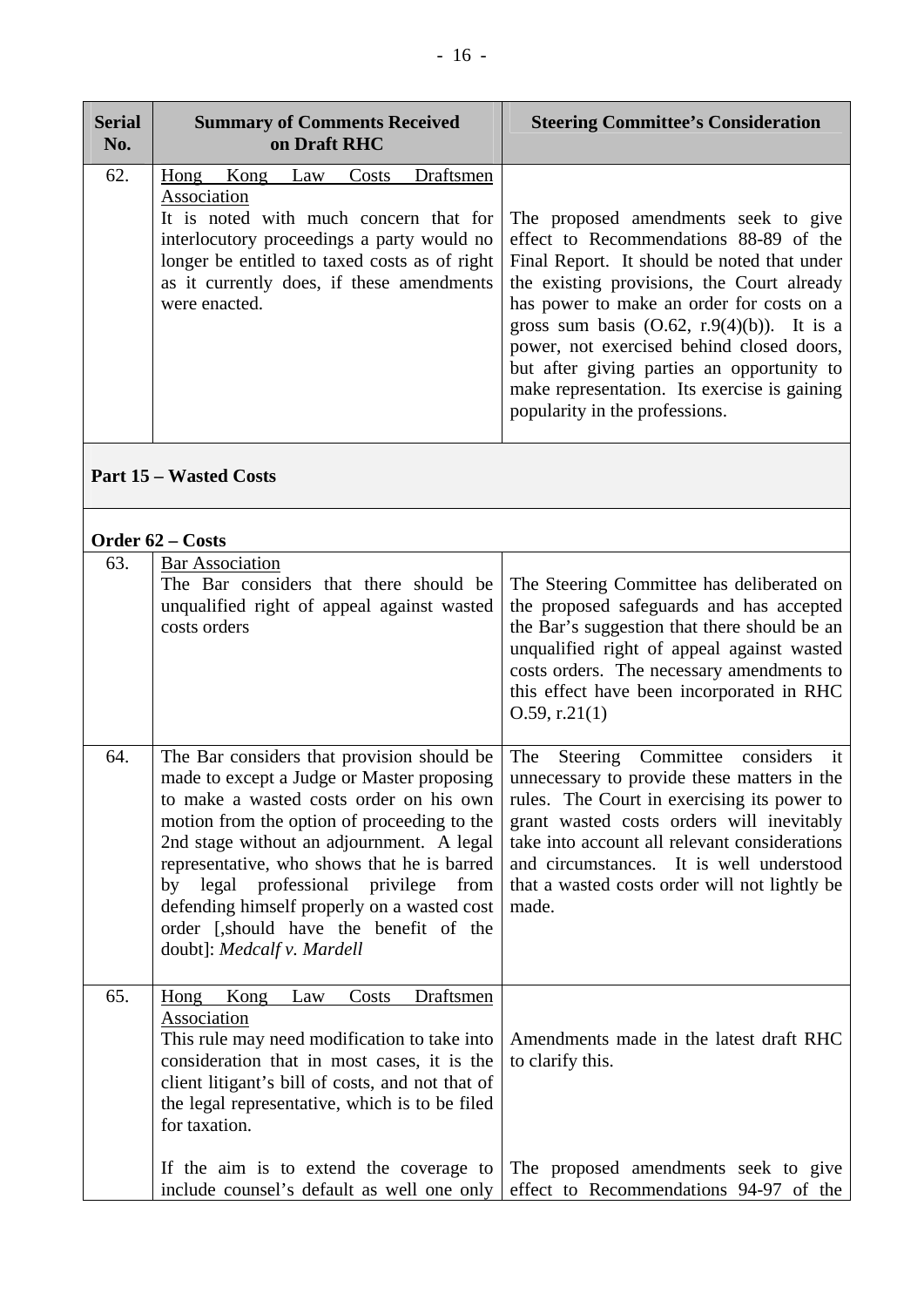| needs replace the word "solicitor" with<br>Final Report, and to reflect the current<br>"legal representative" and with a reference<br>procedures for making a wasted costs order<br>as set out in Practice Direction 14.5. It<br>to the new s.52A (Cap.4). The Costs<br>Draftsmen fail to see any justification for<br>should be noted that, under the existing<br>deleting the entire current 4.8 and replacing<br>provisions, the Court already has power to<br>it with such a cumbersome and problematic<br>make wasted costs orders on its own<br>new rr.8 and 8A to D.<br>motion. The extension of the power to<br>make wasted costs orders against barristers<br>have already taken into account the views of<br>the professions. | <b>Serial</b><br>No. | <b>Summary of Comments Received</b><br>on Draft RHC | <b>Steering Committee's Consideration</b> |
|-----------------------------------------------------------------------------------------------------------------------------------------------------------------------------------------------------------------------------------------------------------------------------------------------------------------------------------------------------------------------------------------------------------------------------------------------------------------------------------------------------------------------------------------------------------------------------------------------------------------------------------------------------------------------------------------------------------------------------------------|----------------------|-----------------------------------------------------|-------------------------------------------|
|                                                                                                                                                                                                                                                                                                                                                                                                                                                                                                                                                                                                                                                                                                                                         |                      |                                                     |                                           |

## **Part 16 – Witness Statements and Evidence**

### **Order 38 - Evidence**

| 66. | <b>Bar Association</b><br>The Bar supports the proposal to provide   Noted. No change required.<br>greater flexibility in allowing a witness to<br>expand on his/her witness statement. |  |  |
|-----|-----------------------------------------------------------------------------------------------------------------------------------------------------------------------------------------|--|--|
| 67. | Deacons<br>We agree with the amendments which are Noted. No change required.<br>basically made along the lines of CPR<br>$32.5(3)$ and (4).                                             |  |  |

### **Part 17 – Expert Evidence**

#### **Order 38 – Evidence**

| 68. | <b>Bar Association</b><br>Experience shows that where a single joint<br>expert is ordered to be used by the Court,<br>his report is also ordered to be admitted<br>without requiring his attendance in Court. It<br>is felt that the better alternative, particularly<br>in personal injury cases, would be for the<br>parties to arrange for a joint or separate<br>examination by their respective experts.<br>The Bar therefore feels that it must be<br>emphasized that the power to order the<br>parties to use a single joint expert should be<br>the exception rather than the rule. | The pros and cons of the single joint expert<br>provisions (including the Bar's views) were<br>considered by the Working Party: see<br>paragraphs 625-634 of the Final Report. It<br>is not stated in the Rule that orders for a<br>single joint expert will be the norm. The<br>court will have to consider in each case<br>whether such an order is appropriate, taking<br>into account the factors set out in O.38,<br>$r.4A(5)$ of the latest draft. |
|-----|---------------------------------------------------------------------------------------------------------------------------------------------------------------------------------------------------------------------------------------------------------------------------------------------------------------------------------------------------------------------------------------------------------------------------------------------------------------------------------------------------------------------------------------------------------------------------------------------|----------------------------------------------------------------------------------------------------------------------------------------------------------------------------------------------------------------------------------------------------------------------------------------------------------------------------------------------------------------------------------------------------------------------------------------------------------|
| 69. | The HKBA suggests that consideration be<br>given to emphasize in practice that a single<br>joint expert should <i>only</i> be appointed where                                                                                                                                                                                                                                                                                                                                                                                                                                               | The Steering Committee is of the view that<br>the present draft adequately deals with the<br>concerns raised (see in particular O.38,                                                                                                                                                                                                                                                                                                                    |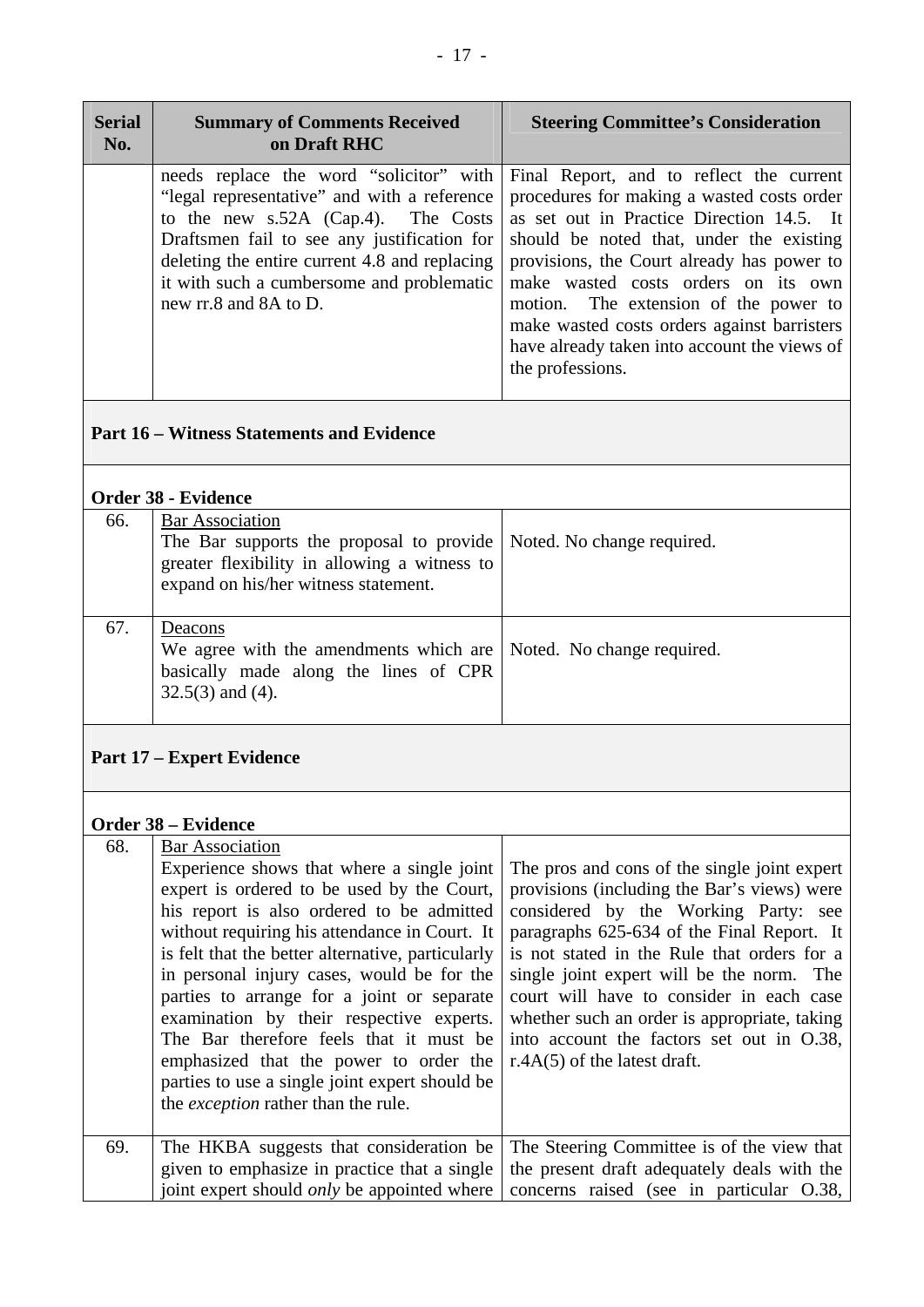| <b>Serial</b><br>No. | <b>Summary of Comments Received</b><br>on Draft RHC                                                                                                                                                                                                                                                                                                                                                                                                                                                                                                                                                                                                                                                                                                                                          | <b>Steering Committee's Consideration</b>                                                                                                                                         |
|----------------------|----------------------------------------------------------------------------------------------------------------------------------------------------------------------------------------------------------------------------------------------------------------------------------------------------------------------------------------------------------------------------------------------------------------------------------------------------------------------------------------------------------------------------------------------------------------------------------------------------------------------------------------------------------------------------------------------------------------------------------------------------------------------------------------------|-----------------------------------------------------------------------------------------------------------------------------------------------------------------------------------|
|                      | there is sufficient assurance that the<br>particular issues that are proposed to be<br>dealt with by a single joint expert must be<br>readily identified and the expected opinion<br>straightforward and uncontroversial.                                                                                                                                                                                                                                                                                                                                                                                                                                                                                                                                                                    | r.4A $(5)(a)$ & $(b)$ ).                                                                                                                                                          |
| 70.                  | The proposed $O$ 38 r 37B sets out the duty<br>of a party who instructs an expert to provide<br>a copy of the code of conduct. Where the<br>court orders two or more parties to appoint a<br>single expert pursuant to O 38 $r$ 4A(1) and<br>the court gives directions as to the<br>instructions to be given to the expert<br>pursuant to O 38 r 4A, the question arises as<br>to whether the court must also give<br>directions as to provision of the code of<br>conduct. Order 38 r 37A may be amended<br>by adding 'including (each of) the parties<br>ordered to appoint a single expert pursuant<br>to $O$ 38 r 4A'.                                                                                                                                                                  | The Steering Committee agrees with the<br>Bar's views.<br>See O.38, $r.37B(2)$ in the<br>latest Draft RHC.A will be amended<br>accordingly.                                       |
| 71.                  | <b>Law Society</b><br>As currently drafted, Order 38 r.4A(4) does<br>not fully address our recommendation that<br>certain specified matters be taken into<br>account in the court's decision to appoint a<br>single joint expert.                                                                                                                                                                                                                                                                                                                                                                                                                                                                                                                                                            | The factors to be taken into account by the<br>Court in deciding whether or not to appoint<br>a single joint expert have been set out in<br>O.38, r.4A(5) in the latest draft RHC |
| 72.                  | $0.38$ r.4A(4)(c) of the Revised Proposals<br>provides "the value and importance to the $\vert$ r.4A(5)(c) in the latest Draft RHC.<br>parties of the claim, as compared with the<br>cost of employing separate expert witness to<br>give evidence" (emphasis added) as one of<br>the circumstances to be taken into account<br>by the Court in deciding whether or not to<br>appoint a single joint expert. It is more<br>appropriate to consider objectively the<br>importance of the issue in determining the<br>We therefore suggest amending<br>claim.<br>$0.38$ r.4A(4)(c) to read as, "the <b>value of the</b><br>claim and importance of the issue on<br>which expert evidence is sought,<br>as<br>compared with the cost of employing<br>separate expert witness to give evidence". | Agree with the Law Society. See O.38,                                                                                                                                             |
| 73.                  | As currently drafted, the court has the<br>power to make an order that a single expert<br>be appointed. However, there is no default                                                                                                                                                                                                                                                                                                                                                                                                                                                                                                                                                                                                                                                         | Agree with the Law Society. Amendments<br>in $O.38$ , r. $4A(2)$ in the latest draft RHC<br>address this.                                                                         |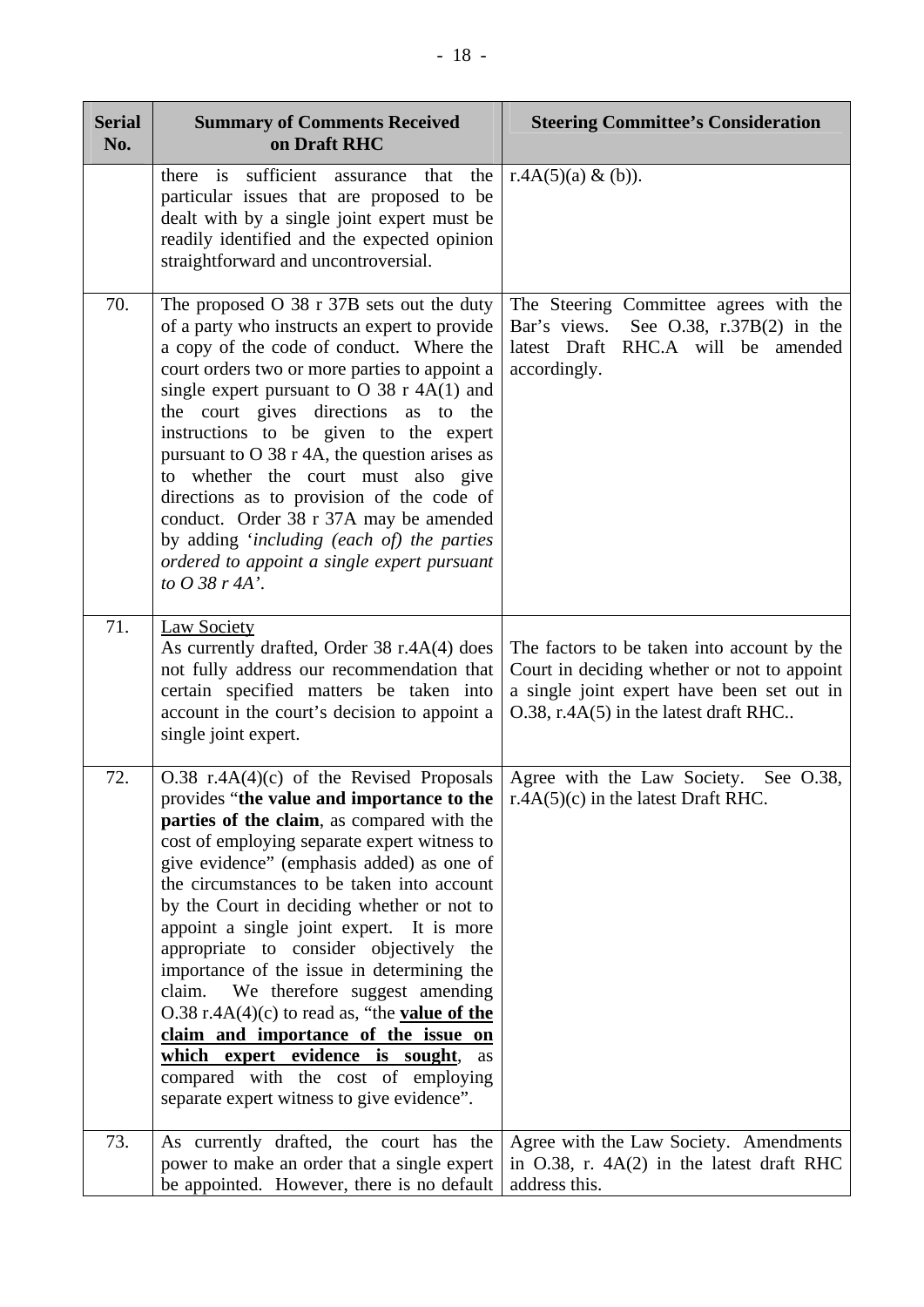| <b>Serial</b><br>No. | <b>Summary of Comments Received</b><br>on Draft RHC                                                                                                                                                                                                                                                                                                                                                                                                                                                                                                                                                                             | <b>Steering Committee's Consideration</b>                                                                                                                                                                              |
|----------------------|---------------------------------------------------------------------------------------------------------------------------------------------------------------------------------------------------------------------------------------------------------------------------------------------------------------------------------------------------------------------------------------------------------------------------------------------------------------------------------------------------------------------------------------------------------------------------------------------------------------------------------|------------------------------------------------------------------------------------------------------------------------------------------------------------------------------------------------------------------------|
|                      | position should the parties be unable to<br>agree on the identity of the expert.                                                                                                                                                                                                                                                                                                                                                                                                                                                                                                                                                |                                                                                                                                                                                                                        |
| 74.                  | As drafted, the court has a wide discretion<br>but little guidance is given as to the terms<br>and conditions of appointment of the<br>designated single joint expert.                                                                                                                                                                                                                                                                                                                                                                                                                                                          | Agree with the Law Society. Amendments<br>in O.38, r. 4A(3) in the latest draft RHC<br>address this.                                                                                                                   |
| 75.                  | $O.38$ , r.37 $C(3)$ disapplies the requirement<br>that the expert read and comply with the<br>Code of Conduct in respect of an expert<br>witness who has been instructed before the<br>commencement of these Rules. Apart from<br>not applying the rule retroactively, it is<br>difficult to understand the rationale for this<br>exemption. If the exemption applies only to<br>written reports, then it would be appropriate<br>to disapply the rule in respect of a report<br>which has already been exchanged or<br>disclosed prior to the commencement of the<br>rule, so as to avoid the need to re-serve the<br>report. | Agree with the Law Society. Amendments<br>in $O.38$ , r.37 $C(3)$ in the latest draft RHC<br>address this.                                                                                                             |
| 76.                  | Food and Hygiene Bureau<br>While the Hospital Authority ("HA") has no<br>objection that the Court should have a<br>discretionary power to order joint expert<br>witness in appropriate circumstances, when<br>it comes to liability and causation, HA<br>considered that medical negligence cases do<br>have a special feature which may not be<br>found in other cases at which expert<br>evidence is required. HA maintains the<br>view that a joint expert on liability and<br>causation in medical negligence cases<br>should be the exception rather than the rule.                                                        | The matter does not require legislation and<br>should more appropriately be dealt with by<br>the court on a case-by-case basis.                                                                                        |
| 77.                  | Deacons<br>A rule requiring the appointment of a single<br>joint expert is likely to lead to practical<br>difficulties. If r.4A is to be implemented, it<br>needs to provide mechanisms for dealing<br>with practical difficulties, and list out the<br>matters to which the Court should have<br>regard when deciding whether to order the<br>parties to appoint a single joint expert.<br>The amendments in rr.35A, 37A, 37B and<br>37C are welcomed.                                                                                                                                                                         | The factors to be taken into account by the<br>Court in deciding whether or not to appoint<br>a single joint expert have been set out in<br>$O.38$ , r.4A $(5)$ in the latest draft RHC.<br>Noted. No change required. |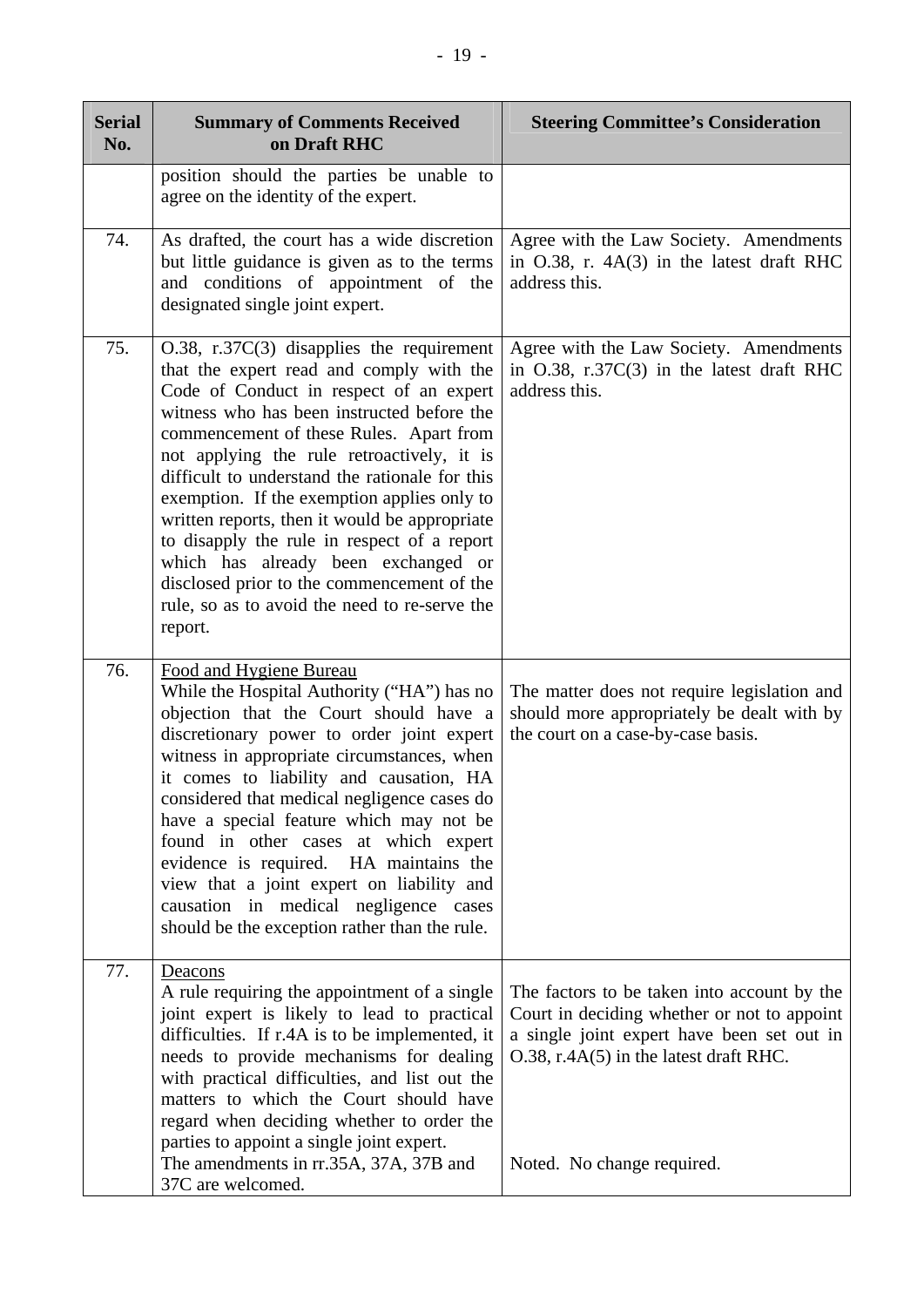| <b>Serial</b><br>No. | <b>Summary of Comments Received</b><br>on Draft RHC                                                                                                                                                                                                                                                                                                                                                                                                                     | <b>Steering Committee's Consideration</b>                                                                                                                                                                                                                                                                                                                                             |  |  |
|----------------------|-------------------------------------------------------------------------------------------------------------------------------------------------------------------------------------------------------------------------------------------------------------------------------------------------------------------------------------------------------------------------------------------------------------------------------------------------------------------------|---------------------------------------------------------------------------------------------------------------------------------------------------------------------------------------------------------------------------------------------------------------------------------------------------------------------------------------------------------------------------------------|--|--|
|                      | <b>Part 18 – Case Managing Trials</b>                                                                                                                                                                                                                                                                                                                                                                                                                                   |                                                                                                                                                                                                                                                                                                                                                                                       |  |  |
|                      | <b>Order 35 – Procedure at Trial</b>                                                                                                                                                                                                                                                                                                                                                                                                                                    |                                                                                                                                                                                                                                                                                                                                                                                       |  |  |
| 78.                  | <b>Bar Association</b><br>The proposed amendment is based on<br>Recommendation 108 of the Final Report.<br>Whilst such a recommendation may be<br>safely adopted at the stage of a pre-trial<br>review, the Bar maintains its<br>views<br>expressed in its 2002 Response under<br>Proposals 35 and 41 in relation to the<br>Court's power to manage trials during the<br>trial itself.                                                                                  | The Bar's position was carefully considered<br>by the Working Party: see paragraphs 576-<br>583 and 635-642 of the Final Report. It<br>needs scarcely to be stated that the court<br>will, in the exercise of its powers, bear in<br>mind the need to be fair and also the<br>provisions of O.1A. The object of O.35,<br>r.3A is to curb excesses as the Final Report<br>makes clear. |  |  |
| 79.                  | The proposed amendment, in adopting O.34<br>r.5A of the Western Australian Supreme<br>Court Rules, does not address the Bar's<br>concern as to the danger of taking away the<br>parties' rights to conduct their case in a way<br>preferred by them.                                                                                                                                                                                                                    | These points have been considered.<br>The<br>powers are required to prevent the excesses<br>and delays that sometimes occur at present.                                                                                                                                                                                                                                               |  |  |
| 80.                  | Mr Cheung Kam-chuen, Barrister<br>To further improve case management, the<br>court can also "limit the issues on which it<br>requires evidence" under r.3A.                                                                                                                                                                                                                                                                                                             | The Steering Committee is not of the view<br>this wording is necessary or desirable.                                                                                                                                                                                                                                                                                                  |  |  |
|                      | <b>Part 19 – Leave to Appeal</b>                                                                                                                                                                                                                                                                                                                                                                                                                                        |                                                                                                                                                                                                                                                                                                                                                                                       |  |  |
|                      | <b>Order 58 - Appeals from Masters</b>                                                                                                                                                                                                                                                                                                                                                                                                                                  |                                                                                                                                                                                                                                                                                                                                                                                       |  |  |
| 81.                  | Deacons<br>The amendment to $0.58$ , r.1 does not<br>change the existing rule. Currently, it is<br>provided that the appeal shall lie from any<br>judgment, order or decision of Master. The<br>present provision therefore already covers<br>those decisions made on the basis of written<br>submissions or after a hearing. Amendment<br>(1) only serves to clarify the present<br>We agree that the amendment<br>position.<br>should be adopted for clarity purpose. | Noted. No change required.                                                                                                                                                                                                                                                                                                                                                            |  |  |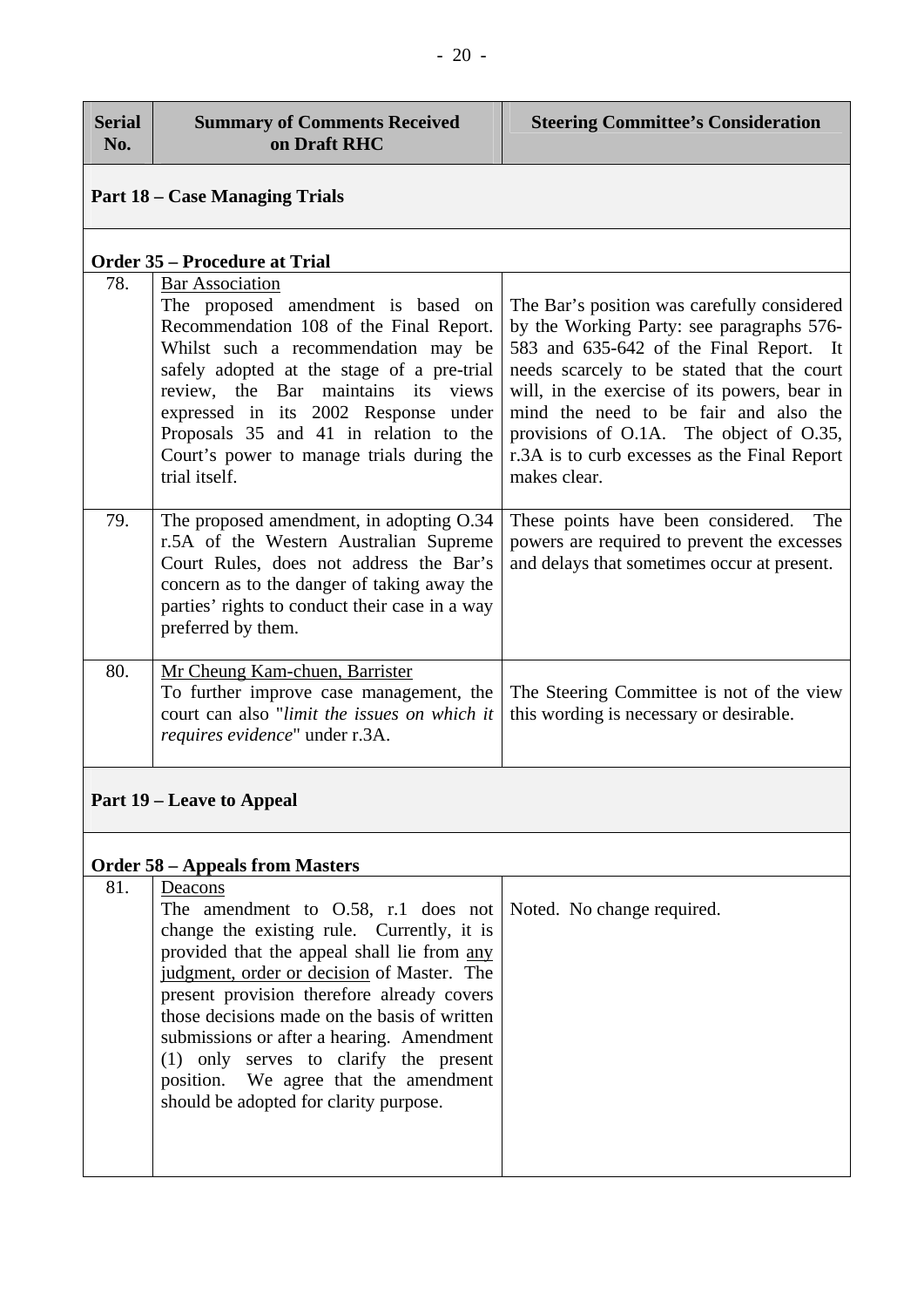| <b>Serial</b><br>No.                    | <b>Summary of Comments Received</b><br>on Draft RHC                                                                                                                                                                                                                                                                                                                                                                                                                                                                                                                                                                                                                                                                                                                                                                                                                                                    | <b>Steering Committee's Consideration</b>                                                                                                                                                                                                                                        |
|-----------------------------------------|--------------------------------------------------------------------------------------------------------------------------------------------------------------------------------------------------------------------------------------------------------------------------------------------------------------------------------------------------------------------------------------------------------------------------------------------------------------------------------------------------------------------------------------------------------------------------------------------------------------------------------------------------------------------------------------------------------------------------------------------------------------------------------------------------------------------------------------------------------------------------------------------------------|----------------------------------------------------------------------------------------------------------------------------------------------------------------------------------------------------------------------------------------------------------------------------------|
|                                         | <b>Order 59 - Appeals to the Court of Appeal</b>                                                                                                                                                                                                                                                                                                                                                                                                                                                                                                                                                                                                                                                                                                                                                                                                                                                       |                                                                                                                                                                                                                                                                                  |
| 82.                                     | <b>Bar Association</b><br>Having<br>considered the<br><b>RHC</b><br>Draft<br>Amendment and the list in the proposed<br>O.59 r.21 of judgments and orders where an<br>appeal lies as of right, the Bar finds in<br>principle that the delimitation between<br>judgments or orders requiring leave to<br>appeal and those where an appeal lies as of<br>right is acceptable.                                                                                                                                                                                                                                                                                                                                                                                                                                                                                                                             | Noted. No change required.                                                                                                                                                                                                                                                       |
| 83.                                     | The revised proposal appears to be an<br>adaptation of the recently introduced CPR<br>52.3(4A), which empowers the English<br>Court of Appeal to make a similar order if it<br>considers that the application for permission<br>to appeal was 'totally without merit'. The<br>HKBA's views on the proposed RHC O 59<br>$r$ 2A(8) are that (i) it would curtail or<br>unduly restrict access to appeal; (ii) it may<br>be applied by a single judge of the Court of<br>Appeal who determined the application for<br>leave without a hearing, thus depriving the<br>applicant's right under RHC O 59 r 2C to<br>make<br>a fresh<br>application; (iii) the<br>formulation of 'cannot be<br>seriously<br>contested' may introduce a threshold that is<br>comparatively less stringent than 'totally<br>without merit'; (iv) it may have the<br>unintended effect of disadvantaging litigants<br>in person. | Where a single judge has refused to grant<br>leave to appeal (whether or not an oral<br>hearing has taken place), the aggrieved<br>party may apply to a court of two (O.59,<br>r.2C). The Steering Committee agrees that<br>the words "totally without merit" are<br>preferable. |
| 84.                                     | Law Society<br>The Law Society notes the proposed<br>amendments codify the procedures for leave<br>to appeal as outlined in Part 8 of the Civil<br>Justice (Miscellaneous Amendments) Bill<br>2007. We have no further comments.                                                                                                                                                                                                                                                                                                                                                                                                                                                                                                                                                                                                                                                                       | Noted. No change required.                                                                                                                                                                                                                                                       |
| Part 22 – Taxing the Other Side's Costs |                                                                                                                                                                                                                                                                                                                                                                                                                                                                                                                                                                                                                                                                                                                                                                                                                                                                                                        |                                                                                                                                                                                                                                                                                  |
| Order 62 - Costs                        |                                                                                                                                                                                                                                                                                                                                                                                                                                                                                                                                                                                                                                                                                                                                                                                                                                                                                                        |                                                                                                                                                                                                                                                                                  |
| 85.                                     | <b>Bar Association</b>                                                                                                                                                                                                                                                                                                                                                                                                                                                                                                                                                                                                                                                                                                                                                                                                                                                                                 |                                                                                                                                                                                                                                                                                  |
|                                         |                                                                                                                                                                                                                                                                                                                                                                                                                                                                                                                                                                                                                                                                                                                                                                                                                                                                                                        |                                                                                                                                                                                                                                                                                  |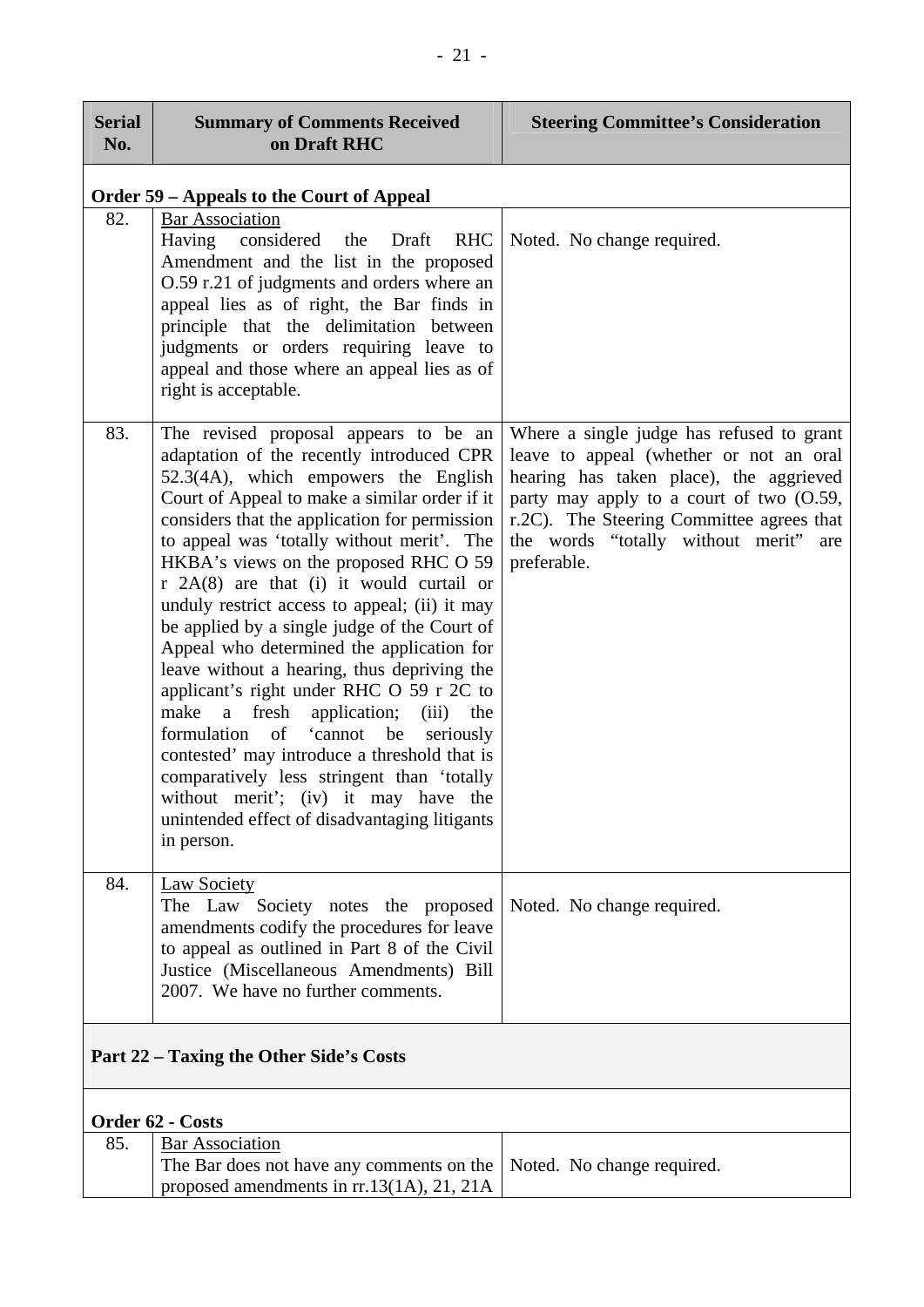| <b>Serial</b><br>No. | <b>Summary of Comments Received</b><br>on Draft RHC                                                                                                                                                                                                                                                                                                                                                                                                                                                                                                                                                                                                                                                                                                                                                                    | <b>Steering Committee's Consideration</b>                                                                                                                                                                                                                                                                                                                                                                                                                             |
|----------------------|------------------------------------------------------------------------------------------------------------------------------------------------------------------------------------------------------------------------------------------------------------------------------------------------------------------------------------------------------------------------------------------------------------------------------------------------------------------------------------------------------------------------------------------------------------------------------------------------------------------------------------------------------------------------------------------------------------------------------------------------------------------------------------------------------------------------|-----------------------------------------------------------------------------------------------------------------------------------------------------------------------------------------------------------------------------------------------------------------------------------------------------------------------------------------------------------------------------------------------------------------------------------------------------------------------|
|                      | to 21D, 22, $1^{\text{st}}$ & $2^{\text{nd}}$ Schedules.                                                                                                                                                                                                                                                                                                                                                                                                                                                                                                                                                                                                                                                                                                                                                               |                                                                                                                                                                                                                                                                                                                                                                                                                                                                       |
| 86.                  | <b>Law Society</b><br>In general, the amendments to Order 62 are<br>procedural and unobjectionable.                                                                                                                                                                                                                                                                                                                                                                                                                                                                                                                                                                                                                                                                                                                    | Noted. No change required.                                                                                                                                                                                                                                                                                                                                                                                                                                            |
| 87.                  | Draftsmen<br>Hong Kong<br>Costs<br>Law<br>Association<br>The proposed $rr.13A$ , 21, 21A to 21C<br>together do not provide a clear indication as<br>to what the procedures may become of.                                                                                                                                                                                                                                                                                                                                                                                                                                                                                                                                                                                                                              | The proposed amendments seek to give<br>effect to Recommendations 134 of the Final<br>Report. Any party dissatisfied with such<br>provisional taxation may seek an oral<br>hearing under O.62, r.21B(3) & (4).                                                                                                                                                                                                                                                        |
|                      | <b>Part 23 – Judicial Review</b>                                                                                                                                                                                                                                                                                                                                                                                                                                                                                                                                                                                                                                                                                                                                                                                       |                                                                                                                                                                                                                                                                                                                                                                                                                                                                       |
|                      | <b>Order 53 – Applications for Judicial Review</b>                                                                                                                                                                                                                                                                                                                                                                                                                                                                                                                                                                                                                                                                                                                                                                     |                                                                                                                                                                                                                                                                                                                                                                                                                                                                       |
| 88.                  | <b>Bar Association</b><br>The Bar asks the Steering Committee to<br>reconsider the merits of enacting the<br>proposed O.53 rr.2A to 2D, so that the<br>merits of the leave filter protecting public<br>bodies<br>against weak<br>and unarguable<br>applications may still be maintained.                                                                                                                                                                                                                                                                                                                                                                                                                                                                                                                               | The provisions of $O.53$ , r.2D $(3A)$ enable the<br>court more effectively to filter out bad<br>claims.                                                                                                                                                                                                                                                                                                                                                              |
| 89.                  | The requirement sought to be imposed in<br>O.53 r.5A that respondents and interested<br>parties should file detailed grounds in<br>opposition or support and associated<br>affidavit evidence is confounding.<br>A<br>respondent or interested party would thus be<br>required to formulate in written form his<br>arguments 3 separate times. The proposal<br>remains a formalistic exercise particularly<br>onerous to interested parties who may<br>simply be interested in raising discrete<br>issues in support of the application. The<br>requirement on the part of a respondent or<br>to formulate<br>interested party<br>written<br>separate times<br>arguments 3<br>carries<br>mounting costs implications for the losing<br>applicant, as the normal consideration of<br>costs following the event applies. | The Bar's views have been considered by<br>the Working Party but it was felt<br>nonetheless that the requirement on a<br>respondent to set out his or her grounds of<br>opposition, is justified: paragraphs 884-886<br>of the Final Report. The LTG does not<br>believe that any additional costs would be<br>disproportionate to the benefit that will be<br>derived from a respondent having to set out<br>the grounds of opposition earlier rather than<br>later. |
| 90.                  | It is proposed to add $0.53$ r.3A to prohibit<br>respondents and interested parties served                                                                                                                                                                                                                                                                                                                                                                                                                                                                                                                                                                                                                                                                                                                             | Noted. No change required.                                                                                                                                                                                                                                                                                                                                                                                                                                            |

г

┱